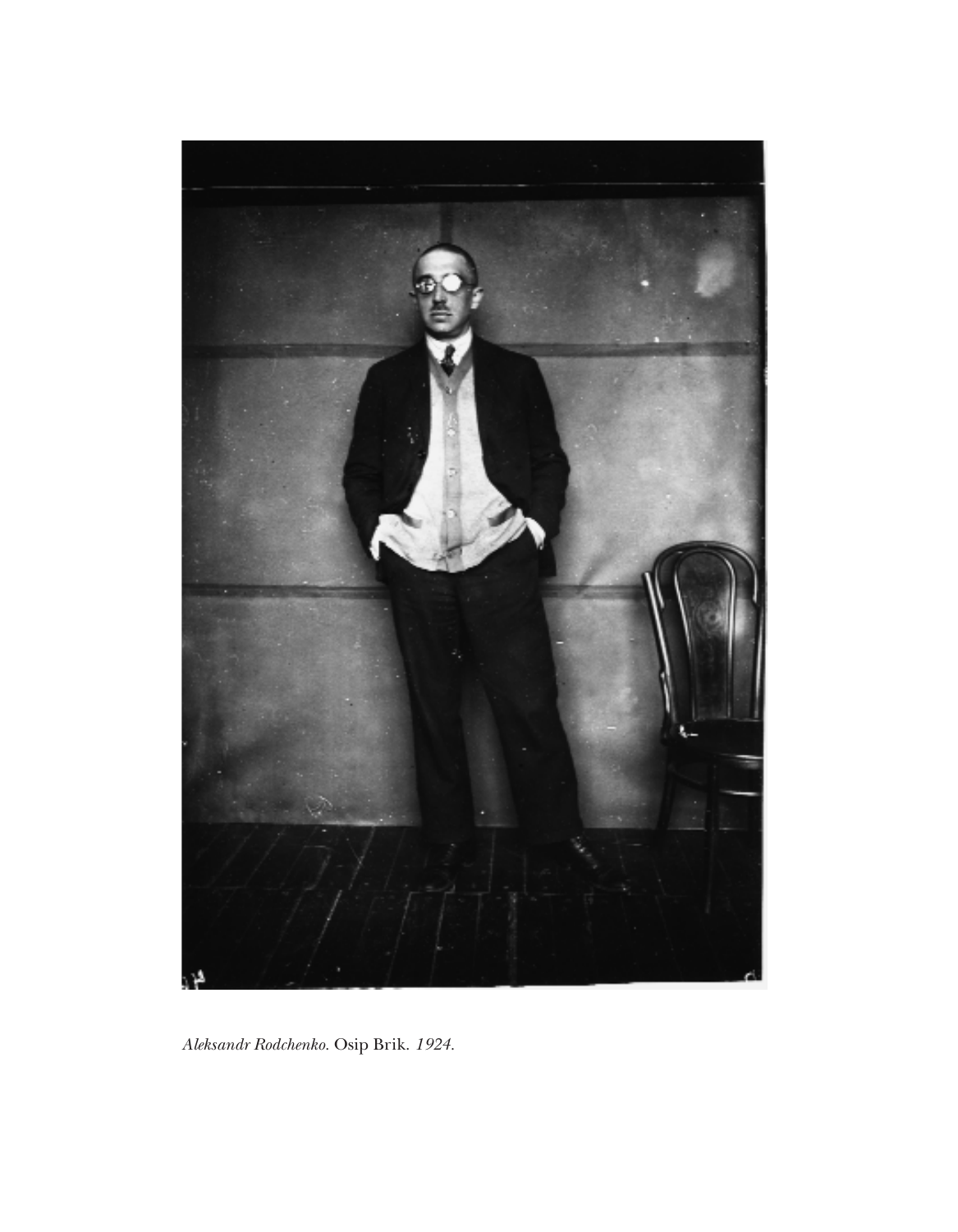# Osip Brik and the Politics of the Avant-Garde\*

# NATASHA KURCHANOVA

*It is not difficult to be a Futurist of one's future but this is not real Futurism.*

—Osip Brik

Critic, editor, impresario of "Left" art and a lifelong friend and collaborator of the poet Vladimir Mayakovsky, Osip Brik aroused—and still arouses—controversy.1 Although his centrality to the Soviet avant-garde is recognized in foundational studies and anthologies on the subject, hostile views of him abound, especially in Soviet accounts.2 In 1968, during the Khrushchev "thaw," two articles appeared in the popular Soviet periodical *Ogonek* in which Brik was defamed as

2. Among scholars who laid the groundwork for an in-depth study of Russian modernism, Victor Erlich considered Brik an important member of the group of critics and writers who became known as the Society for the Study of Poetic Language (OPOIAZ). See V. Erlich, *Russian Formalism: History-Doctrine* (1955): 4th ed. (The Hague, Paris, New York: Mouton Publishers, 1980), p. 68. In several publications, Bengt Jangfeldt provided groundwork for a detailed historical account of Brik's efforts to institutionalize Futurism. See Jangfeldt, *Mayakovsky and Futurism: 1917–1921* (Stockholm: Almqvist and Wiksell International, 1976) and "Osip Brik: A Bibliography" in *Russian Literature* 8 (1980), pp. 579–604 among others. Christina Lodder presented Brik as an active participant in the reorganization of Soviet art education and the major critic behind the movement of artists into production. See Lodder, *Russian Constructivism* (New Haven: Yale University Press, 1983), pp. 49, 76–77. The writer and translator Maria Enzensberger and the historian of photography Christopher Phillips have positively evaluated Brik's attempt to bring together revolutionary art and politics and translated a selection of his writings. See Enzensberger, "Osip Brik: Selected Writings," *Screen* 15, no. 3 (Autumn 1974), pp. 35–120 and *Photography in the Modern Era: European Documents and Critical Writings*, ed. Christopher Phillips (New York: The Metropolitan Museum of Art/Aperture, 1989), pp. 213–20 and 227–33.

*OCTOBER 134, Fall 2010, pp. 52–73. © 2010 October Magazine, Ltd. and Massachusetts Institute of Technology.*

I would like to thank Stuart Liebman for his encouragement and help in bringing this publication into being, as well as Malcolm Turvey and Annette Michelson for their support and editorial advice.

<sup>1.</sup> I commented on the ironic aspect of this portrait by Rodchenko and on Brik's irony in general in my paper "Half-Blind Brik: Reduction of Visuality in Constructivism," presented in Russian at the First Brik Readings held at the Moscow University of Print Media (MGUP), February 10–12, 2010. The proceedings of this conference are being prepared for publication as *Poetika i fonostilistika. Brikovskii sbornik,* vypusk 1. *Materialy mezhdunarodnoi nauchnoi konferentsii "Pervye Brikovskie chteniia: poetika i fonostilistika*,*"* ed. G. V. Vekshin (Moscow: Moscow State University of Print Media, 2010).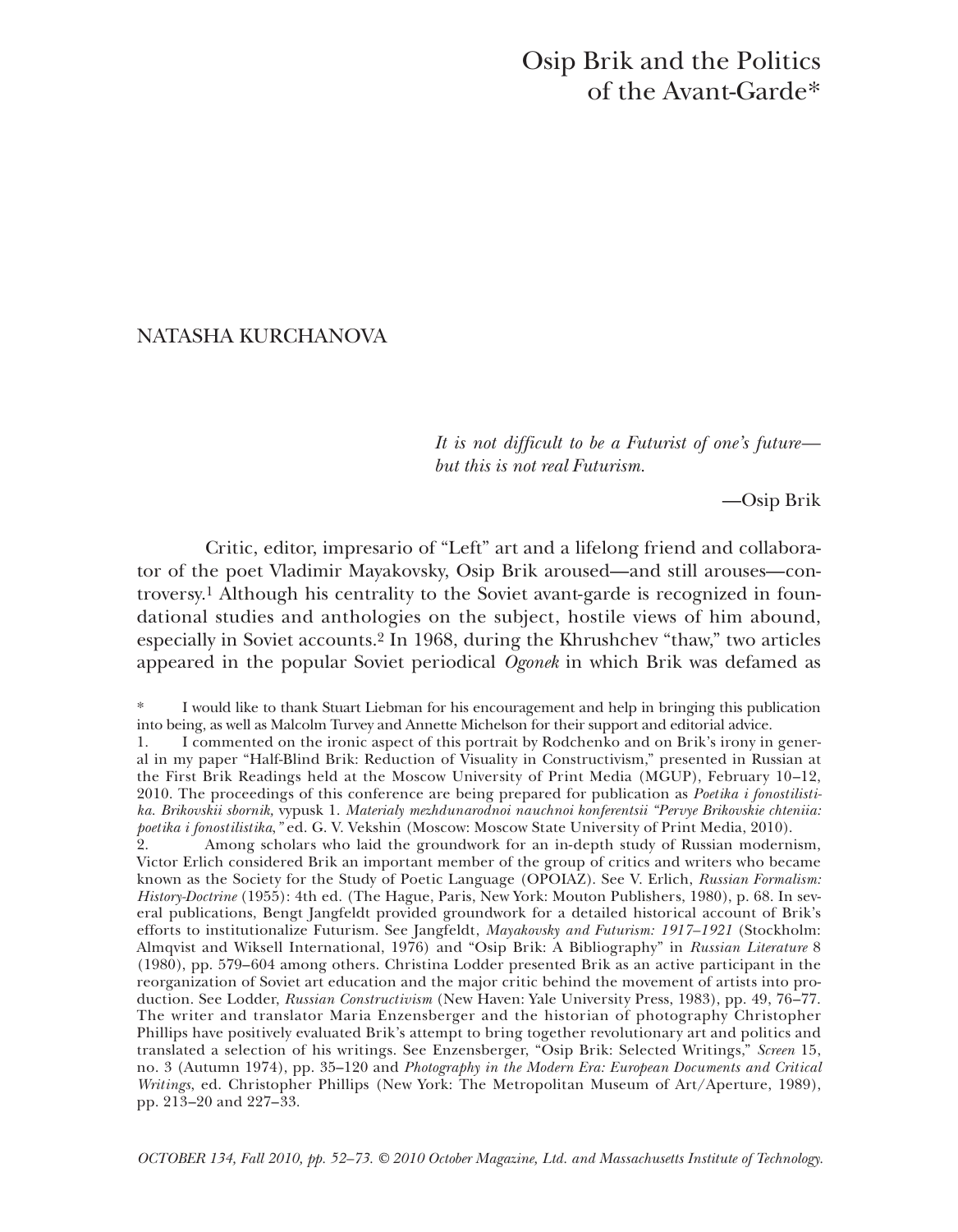Mayakovsky's "sham friend" who "abused the great poet's trust during his life and after his death began to use his fame for his own aggrandizement."3 In addition, memoirs denouncing Brik and his wife, Lili, were published with encouragement from Mayakovsky's sister, Liudmila. Evgeniia Lavinskaia, the wife of the artist Anton Lavinsky, authored the most hostile of these. Their gist was the same as that of the *Ogonek* articles: the Briks did not appreciate Mayakovsky's talent and did not care for him personally, but cultivated his friendship for political and material advantage.4 As the Iron Curtain fell and details emerged about Brik's service in the Cheka, the fearsome Soviet secret police, even Western scholars' confidence was shaken.5 Today, studies of the art and culture of the period preserve Brik's enigma by either attempting to absolve him of all sins or avoiding the issue of his close connection to the repressive organs of the state.<sup>6</sup> He therefore emerges as a split, misaligned figure: on the one hand helping to establish the avant-garde as a viable cultural force, but on the other undermining its freedom by subordinating it to a political dictatorship.

3. V. Vorontsov and A. Koloskov, "Liubov' poeta [A Poet's Love]," *Ogonek* 16 (April 22, 1968), pp. 9–13; and A. Koloskov, "Tragediia poeta [Poet's Tragedy]," *Ogonek* 23 (June 3, 1968), pp. 26–31 and *Ogonek* 26 (June 24, 1968), pp. 18–22.

4. E. A. Lavinskaia, "Vospominaniia o vstrechakh s Maiakovskim [Memoirs about the meeting with Mayakovsky]," in *Maiakovskii v vospominaniiakh rodnykh i druzei* (Moscow: Moskovskii rabochii, 1968), pp. 321–74.

5. According to the available documentation, Brik worked for the Cheka as a "legal consultant" from 1920 until 1924. In 1989–1994, Valentin Skoriatin, a Moscow journalist, published a series of articles in the popular journal *Zhurnalist*, tracking down every detail of Mayakovsky's life during the last months, days, and minutes before his death, which looked like a suicide. He tried to figure out if Cheka agents following the poet might have staged his murder. Although the in-depth scrutiny revealed no proof of Brik's connection to the poet's death, the fact of his and his wife's service in the Cheka was definitely established. See "Pochemu Maiakovskii ne poekhal v Parizh?" [Why did Mayakovsky not go to Paris?]," *Zhurnalist* 9 (1989), pp. 87–95; "Mezhdu dekabrem i martom [Between December and March]," no. 1(1990), pp. 56–63; "Vystrel v Liubianskiom [The shot in Liubanskii (alley)]," *Zhurnalist* 2(1990), pp. 52–57; "Posleslovie k smerti [Postface to death]," *Zhurnalist* 5(1990), pp. 52–62; "Mne by zhit' da zhit' [I wish I could keep living]," *Zhurnalist* 5 (1991), pp. 70–71; "Prozrenie [Seeing again]," *Zhurnalist* 6 (1991), pp. 84–93; "Moment lzhi [A moment of lie]" *Zhurnalist* 5 and 6 (1992), pp. 84–90; "Zevs' osvedomliaet ['Zeus' informs]," *Zhurnalist* 1 (1993), pp. 68–73 and *Zhurnalist* 2 (1993), pp. 43–47; "Sretenka. Malyi Golovin 12 . . . ," *Zhurnalist* 7 (1993), pp. 50–53; and "Skazano eshche ne vse [Not everything is said yet]," *Zhurnalist* 10 (1994), pp. 37–44.

6. See Anatolii Valiuzhenich, *Osip Maksimovich Brik: materialy k biografii* (Akmola: Niva, 1993). Selim Khan-Magomedov, by far the most prolific scholar of the avant-garde in Russia today, barely mentions Brik in his many books and articles on the subject. Among his writings, those translated into English include: *Alexander Vesnin and Russian Constructivism* (New York: Rizzoli, 1986); *Pioneers of Soviet Architecture: The Search for New Solutions in the 1920s and 1930s* (New York: Rizzoli, 1987); and *Rodchenko: The Complete Work* (Cambridge, Mass.: MIT Press, 1987). However, he does acknowledge Brik's importance for Mayakovsky and the avant-garde in one of his latest publications, *Konstruktivizm: kontseptsiia formoobrazovaniia* (Moscow: Stroiizdat, 2003), pp. 199–206. In her recent study of Constructivism, Maria Gough refers in passing to various roles Brik performed as an administrative and critical functionary of the avant-garde, but she does not emphasize his central role in the formation of the avant-garde's identity; see Maria Gough, *The Artist as Producer: Russian Constructivism in Revolution* (Berkeley: University of California Press, 2005). Christina Kiaer, on the other hand, discusses Brik's involvement at length, but leaves aside the question of the corruption of art by political violence. See Christina Kiaer, *Imagine No Possessions: The Socialist Objects of Russian Constructivism* (Cambridge, Mass.: MIT Press, 2005).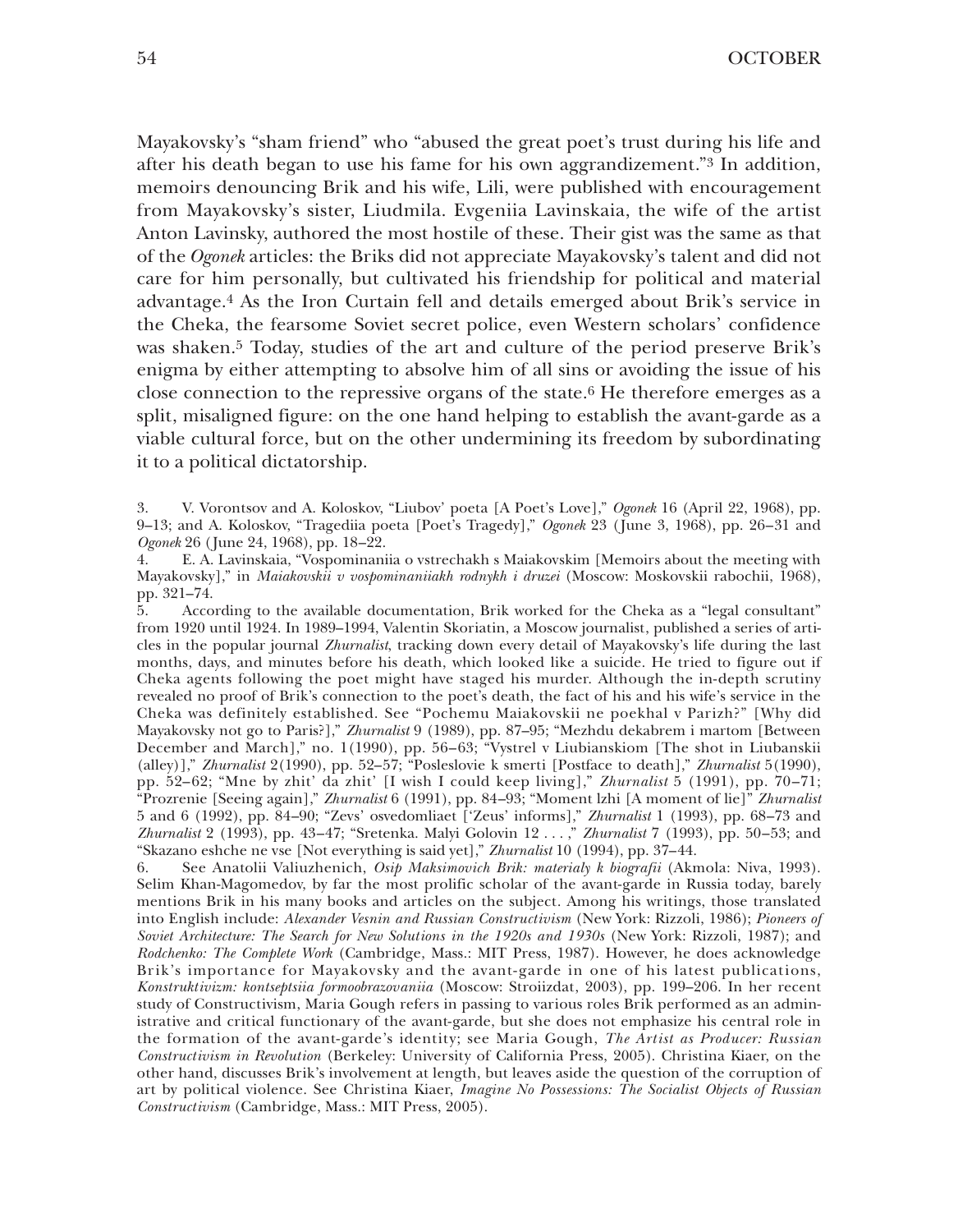#### *A Literator*

Osip Maksimovich (Meerovich) Brik was born in 1888 to a Jewish merchant's family in Moscow. Like his future Formalist colleagues Roman Jakobson, Victor Shklovsky, and Boris Eikhenbaum, he belonged to the second generation of assimilated Russian Jews who were historically persecuted but gradually allowed some measure of civil rights, among them the right to live in the capital cities of Moscow and St. Petersburg.7 Many Jews fought czarism by joining illegal revolutionary parties, but Brik, who was not a revolutionary by temperament, chose to study law and stated his intention to fight the system from within by legal means, using intellectual weapons. After graduation, however, Brik moved to the capital city of St. Petersburg to frequent poetry readings and theater performances.

Why Brik ultimately chose bohemia over the law is not clear. But his meeting, in July 1915, with Mayakovsky—a Futurist who strove to abolish the boundary separating art from life by spurning the artistic establishment and attempting to make his poetry relevant to middle-class and working people proved to be a fateful event that profoundly shaped his future.8

7. On the emancipation of Russian Jews, see *Russian Jewry (1860–1917)*, ed. Jacob Frumkin, Gregor Aronson, Alexis Goldenweiser (New York: T. Yoseloff, 1966).

8. This is how Lili Brik described her husband's and her own reaction to Mayakovsky's recitation of his new poem "The Thirteenth Apostle" (1914–15), later titled "The Cloud in Trousers": "A door



*Rodchenko.* Vladimir Mayakovsky and Osip Brik. *1926.*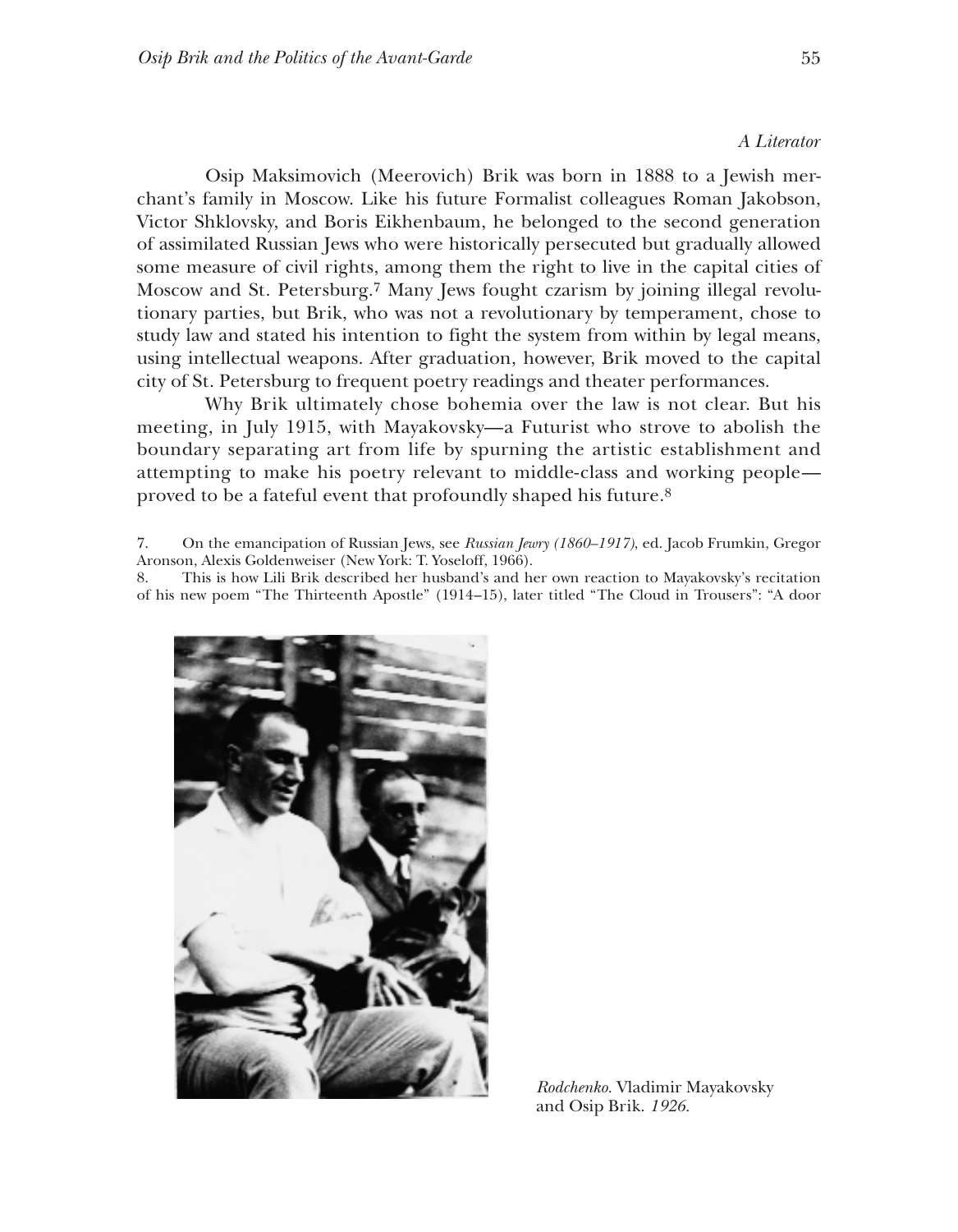In 1929, when his work on behalf of the avant-garde was behind him, Brik responded to a questionnaire for a playwright's union by describing his occupation as a "literator," a word that can be translated as "publicist" or "man of letters."9 Both translations fit because they relate to different aspects of his literary work. As a publicist, Brik wrote short critical and journalistic texts—mostly manifestos and reviews—and produced several important longer publications. His first steps in this direction were inspired by Mayakovsky's poem "The Cloud in Trousers" (1915). After hearing Mayakovsky recite the poem, Brik wrote a panegyric to it, "Give Us Bread," which he published in the Futurist almanac *Took (Vzial* ) in 1915, alongside contributions by Mayakovsky; the poets Velimir Khlebnikov, Vasily Kamensky, and Boris Pasternak; and the literary critic Shklovsky. Already in this text, which extolled the poem as "daily bread" as opposed to the "sugary eatables" of the Symbolists, a prominent theme in Brik's writings over the course of his career emerges: the triumph of "low" folk art over "high" art. A contribution to Maxim Gorky's journal *Annals* (*Letopis'* ) followed, in which Brik published a few reviews of poetry and plays. Gorky's journal provided a particularly suitable forum for Brik, because it covered both literature and left-wing politics. After the abdication of the czar and the formation of the Provisional Government in February 1917, Brik became active in reorganizing the arts by joining the Left Block of the Union of Art Workers.10

"The Democratization of Art," his first article on the relationship between art and politics, appeared in *Annals* in 1917. In it, Brik argued for the necessity of artists' connection to the changes taking place in the political structure of the country but also insisted on the separation between art and the state in order to preserve artistic freedom. This text stands out among the others he wrote because of its liberal bent: Brik explained that freedom of the arts allows for a social interaction in which "freely formed poets, painters, and musicians . . . enter into a complex relationship among themselves and with society, in the process creating art as a socio-cultural phenomenon." He claimed to be a middleman of sorts

had been removed between the two rooms. Mayakovsky stood there, leaning back against the doorframe. He took out a small notebook from the inside pocket of his jacket, looked in it, and put it back in the same pocket. He pondered, and then looked around the room as if it were an enormous auditorium. He read the prologue and then asked—not in verse, but in prose—with his quiet, never to be forgotten voice: 'You think it is raving malaria? It happened. Happened in Odessa.' We lifted up our heads and did not take our eyes off the unseemly miracle till the end . . . . " See Lili Brik, "And Now About Osip Maksimovich," in Valiuzhenich, *Osip Maksimovich Brik*, p. 138. Valiuzhenich did not date Lili Brik's memoirs. However, parts of it were first published in 1934 under the title "Iz vospominanii," in *Al'manakh 'S Maiakovskim'*, ed. N. Aseev, O. Brik, and S. Kirsanov (Moscow: Sovetskaia literatura, 1934), pp. 59–79.

<sup>9.</sup> RGALI, fond 2852, opis' 1, delo 323. Notably, Brik did not call himself "*pisatel*" ("writer"), which would have implied a broader reference to imaginative writing.

<sup>10.</sup> The Union of Art Workers, set up to defend the interests of independent artists and art professionals, was established on March 12, 1917, less than two weeks after the February revolution. See V. P. Lapshin, *Khudozhestvennaia zhizn' Moskvy i Petrograda v 1917 godu* (Moscow: Sovetskii khudozhnik, 1983), pp. 87, 88, 90 and Lodder, *Russian Constructivism*, p. 48.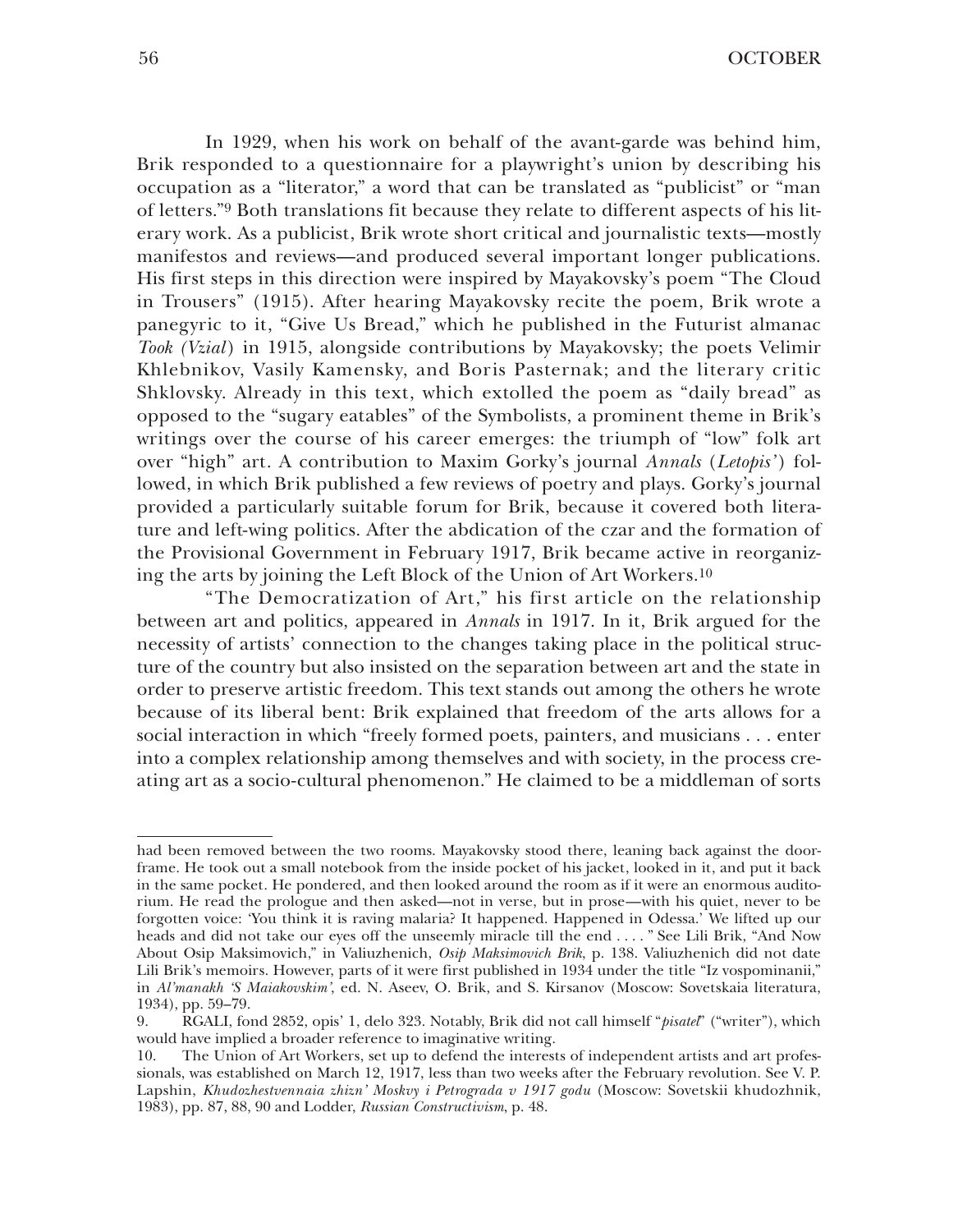who would facilitate the artists' transition to the new, ostensibly democratic society.11 With this text, Brik inserted himself in a conflict that Benjamin Buchloh has called "one of the most profound . . . in modernism itself: that of the historical dialectic between individual autonomy and the representation of a collectivity...." $^{12}$ 

In addition to his work as a publisher and critic, Brik was a founding member of the group of literary scholars who later became known as the Formalists and who were members of the Society for the Study of Poetic Language (OPOIAZ) in Petrograd.13 This association makes the translation of "literator" as a "man of letters" more pertinent. In his tribute to Brik, the linguist Roman Jakobson acknowledged his friend's active participation in the discussions of the Moscow Linguistic Circle and especially his proclivity for "subjecting art to rigorous scientific analysis."14 Indeed, in his studies of poetic language, Brik left no room for indeterminacy. In "Sound Repetitions," for example, he analyzed hundreds of individual examples from Pushkin's and Lermontov's verses to illustrate the argument that in poetry, repetitions of sounds and "sound combinations" that did not carry any semantic charge stood on a par with imagery and "served not only as euphonic additions, but were the results of an independent poetic striving," anchoring the work structurally.15

This position diverged somewhat from the tenets of *zaum* poetry but was generally in agreement with the OPOIAZ opposition to the nineteenth-century Romantic school of Veselovsky and Potebnia, which considered "thinking in images" as the prevalent form of poetic creation. The most well-known rebuff to this theoretical model in literary criticism was, of course, Shklovsky's "Art as Device," which immediately followed "Sound Repetitions" in the famous 1919 collection of OPOIAZ essays, *Poetika*. Instead of analyzing textual properties, Shklovsky focused on how such properties are perceived—essentially, on our psychological reaction to artistry. Unlike Shklovsky, Brik avoided psychology because of the intuitive, subjective nature of the reader's response, which, he felt, resisted strict

<sup>11.</sup> The ideas elaborated in "The Democratization of Art" first appeared in the program Brik drafted for the Left Block, in which he was one of the most active members. See my dissertation, "Against Utopia: Osip Brik and the Genesis of Productivism" (City University of New York, Graduate Center, 2005), ch. 2, pp. 94–96.

<sup>12.</sup> Benjamin H. D. Buchloh, "From Faktura to Faktography," *October* 30 (Fall 1984), p. 114.

<sup>13.</sup> See Erlich, *Russian Formalism*, pp. 52–69. Andrei Krusanov specified that OPOIAZ received its official name only in October 1919. Before this date, the group was known through the name of its publication, *Collections on the Theory of Poetic Language* (Petrograd, 1916 and 1917). See Krusanov, *Russkii avangard: istoricheskii obzor, 1907–1932*, vol. 2, *Futuristicheskaia revoliutsiia, 1917–1921* (Moscow: Novoe literaturnoe obozrenie, 2003), pp. 296–97.

<sup>14.</sup> Roman Jakobson, postscript to "Two Essays on Poetic Language by Osip Maksimovich Brik," *Michigan Slavic Materials* 5 (Ann Arbor: Department of Slavic Languages and Literature, 1964), pp. 77–81; p. 81.

<sup>15.</sup> "Sound Repetitions" was first published in 1917 and reprinted in the 1919 compendium of articles *Poetika: Sborniki po teorii poeticheskogo iazyka* (Petrograd: OPOIAZ, 1919), pp. 58–98; "Rhythm and Syntax," another Formalist analysis of poetry by Brik, appeared in 1927 in *Novyi Lef* 3, pp. 15–20; *Novyi Lef* 4, pp. 23–29; *Novyi Lef* 5, pp. 32–37; and *Novyi Lef* 6, pp. 33–39.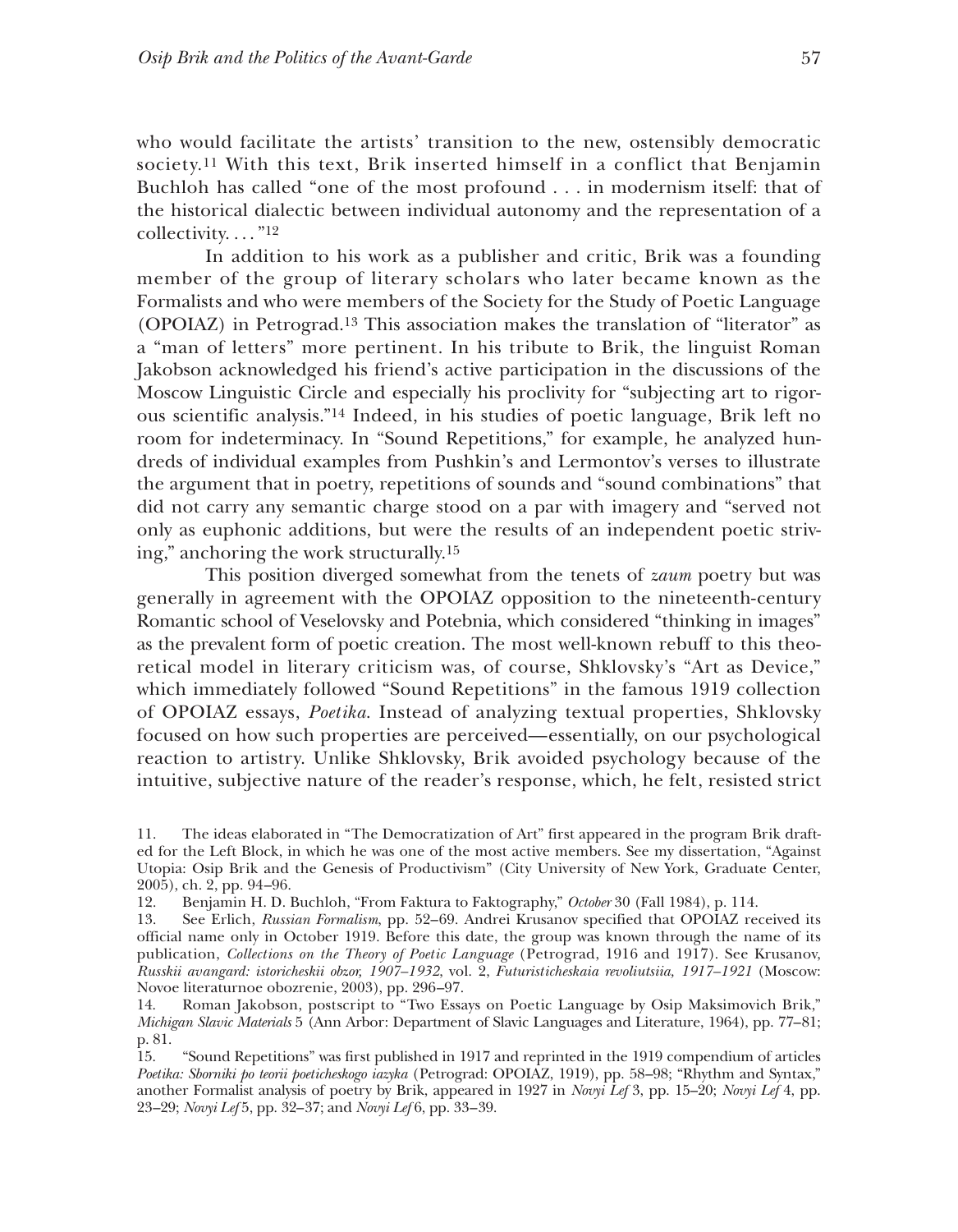categorization: he mentioned only that sound repetitions can have "emotional" content, but left the development of this thought for Shklovsky.16

Brik's reliance on hard "scientific" facts, free of psychological overtones, was much closer to Jakobson's approach to poetic language, which was informed by the theories of Ferdinand de Saussure. In fact, Brik was the only member of the Formalist circle whom Jakobson explicitly praised, which he did on account of the Saussurean idea of the "sound-image" that could be found in Brik's "Sound Repetitions."17 Brik's methodological disregard for history and for such "nebulous" psychological phenomena as emotions and memory can also be linked to the Swiss linguist's theory. Saussure's emphasis on the synchronic axis of language replaced the search for the original meaning of a word with a binary system of signs in the present in which the meaning of a sign is thought to be produced through its differences from other signs. Brik transformed this insight into a method for the study of not only poetry and literature but also the relationship between the individual and society; he began to think, to use Fredric Jameson's formulation, in relational as opposed to substantive terms, where the immediate context determines the meaning of an utterance.18 As Jameson has noted, there are obvious disadvantages to this synchronic model: Saussure's "prison-house of language" does not allow for the dynamism of the Hegelian notion of history to come into play, and this model led Brik to think of the relationship between an individual and a society as a static, self-sufficient, metaphysical system. Moreover, judging by his analysis of sound repetitions in poetry, Brik tended to ignore Saussure's emphasis on the arbitrariness of the sign and underscored instead the willful, purposeful nature of artistic design.

### *An Ideologue of the Bolshevik Utopia*

After the Bolsheviks' capture of power in October 1917, Brik continued mediating between the avant-garde and the rapidly changing political structure. Unlike his fellow Left-Block members Mayakovsky, Vladimir Tatlin, and Nikolai Punin, he refrained from cooperating with the new authorities and supported the convention of the Constituent Assembly until the Bolsheviks forcibly dissolved it on January 19, 1918. Brik's maneuvering through muddy political waters during this turbulent period resulted in shifting allegiances. In December 1917, he publicly avowed

<sup>16.</sup> Viktor Shklovsky, "On Poetry and Zaum Language," *Poetika*, pp. 13–26.

<sup>17.</sup> Brik must have been particularly taken by the Saussurian idea of the sound-image, because in Jakobson's book *Noveishaia russkaia poeziia (*The newest Russian poetry), Jakobson mistakenly attributed this concept to his friend: "Form is perceived by us only when it is repeated in a given linguistic system. A lone form dies away. Similarly, a sound combination in a given verse . . . becomes a 'sound-image' [Brik's terminology] and is perceived only when it is repeated." Jakobson, *Noveishaia russkaia poeziia* (Prague: Politika, 1921), p. 48.

<sup>18.</sup> For a brilliant discussion of Saussure's thought and its implications for Formalism and Structuralism, see Fredric Jameson, *The Prison-House of Language: A Critical Account of Structuralism and Russian Formalism* (Princeton, N.J.: Princeton University Press, 1972).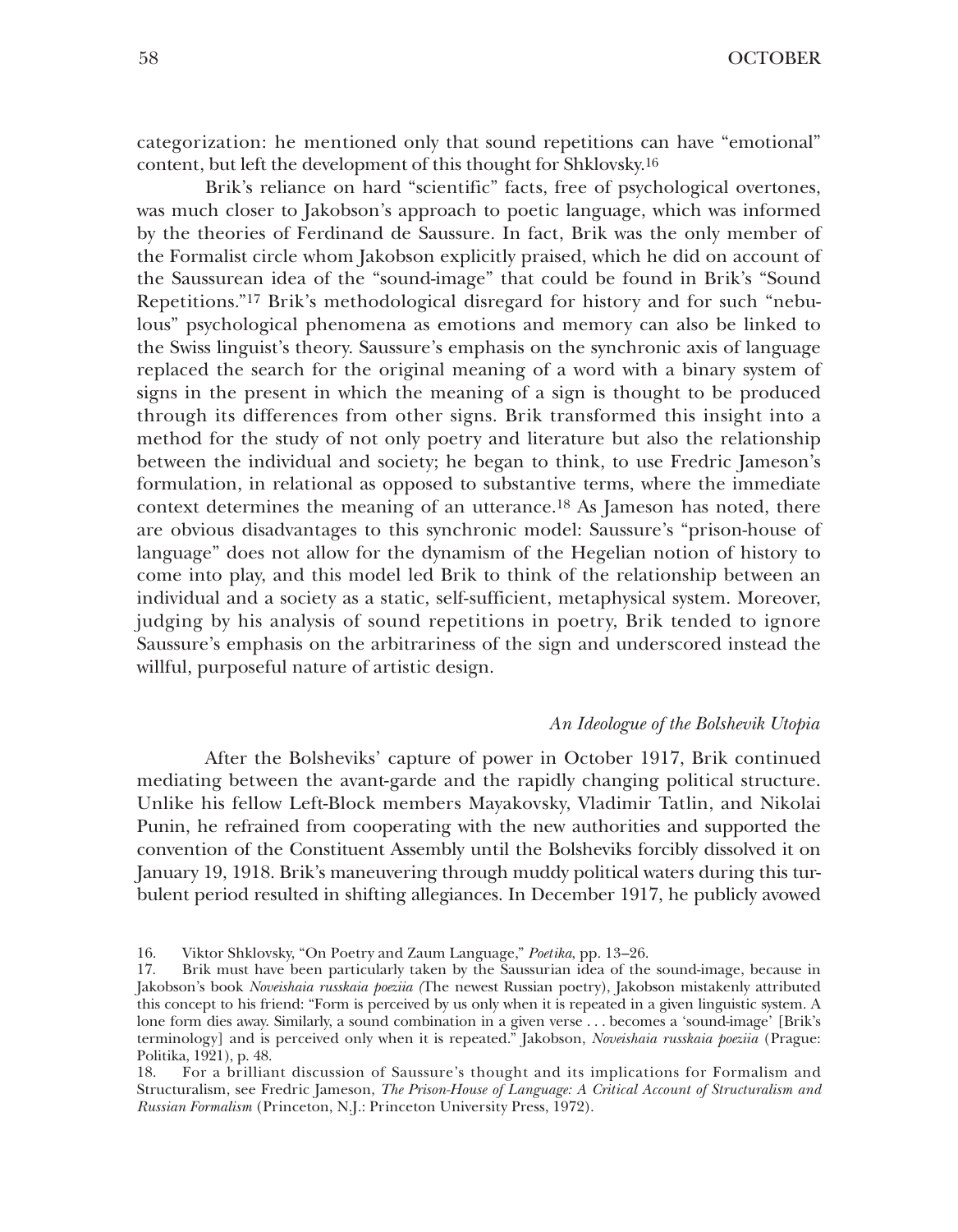that Bolshevik politics were not only objectionable—because, "like any power," the Bolsheviks "arrest those who think differently from them" and "violate the word and the press"—"the cultural program of the Bolsheviks was impossible," and as a "cultural worker" he refused to join the parliament on the Bolshevik ticket.19 The following month, however, he reversed his stance and submitted to the authority of Anatoly Lunacharsky, the Soviet People's Commissar of Enlightenment, who was responsible for art and culture. As a practical man attuned to the actual turn of events, he realized that the Bolsheviks had gained a firm hold on power and by siding with them he would have a better chance of enacting his artistic agenda. His January 22, 1917, article "Autonomous Art" extolled the People's Commissar's speech at the Third Congress of Soviets, which took place immediately after the dissolution of the Constituent Assembly. He praised Lunacharsky's promise to allow artists freedom from the state and, in the same breath, attacked the established "generals of art" who misused art's autonomy to fortify their positions.20

After agreeing to serve the Bolsheviks, Brik worked not for one but for several government organizations. He joined the party and the Art Department of the People's Commissariat of Enlightenment (IZO Narkompros) as the head of the Subdivision of Artistic Labor. There, he was charged with the organization of artistic competitions, participation in festivals, and sponsorship of artistic projects as well as with the editorship of the newspaper of the Art Department, *The Art of the Commune* (*Iskusstvo Kommuny*).21 In the fall of 1918, he was involved in the creation of Pegoskhum (Petrograd Free Art Workshops), which replaced the Academy of Art in April 1918. In November 1918, he joined the Art and Art Industry Collegium of IZO Narkompros, an administrative organ responsible for reorganizing and regulating the artistic life of the country. After the government moved to Moscow in March 1919, he became a representative of the commissariat in the Second Svomas (Free Workshops), which was the former Moscow School of Painting, Sculpture, and Architecture. In his official capacity, Brik also participated in organizing projects sponsored by the Art Department, such as Tatlin's *Monument to the Third International* and the competition for designing book kiosks with the participation of members of Zhivskulptarkh (the Painting, Sculpture,

21. Brik remembered joining Narkompros in the summer of 1918. See his "IMO—Iskusstvo Molodykh [IMO—The art of the young]," in *Maiakovskomu* (Leningrad: 1940); repr, in Valiuzhenich, *Osip Maksimovich Brik*, pp. 81–95; p. 84. Also, on October 24, 1918, David Shterenberg, the head of the Art Department of the Commissariat of Enlightenment, issued a certificate stating that Brik was the head of the Subdivision of Artistic Labor (*zaveduiushchii buro khudozhestvennogo truda*) (RGALI, fond 2852, opis' 1, delo 317). As far as party membership is concerned, Valiuzhenich cited Brik's membership card, dated May 6, 1920: " . . . Brik has been listed as a member of RKP [Russian Communist Party] from 1917 . . . . " (Valiuzhenich, *Osip Maksimovich Brik*, p. 16). It seems unlikely that Brik joined the party as early as 1917, considering his harsh critique of the Bolsheviks up to the end of that year. He probably became a member of the party simultaneously with joining Narkompros in the summer of 1918. Krusanov confirms this dating. (Krusanov, *Russkii avangard*, vol. 2, bk. 1, pp. 455–90). In 1921, Brik was expelled from the party during a purge.

<sup>19.</sup> Brik, "My Position," *Novaia zhizn'* (New life), December 5 (18), 1917, p. 4.

<sup>20.</sup> Brik, "Autonomous Art," *Vecherniaia zvezda* (The evening star), January 1 (22), 1918, p. 2.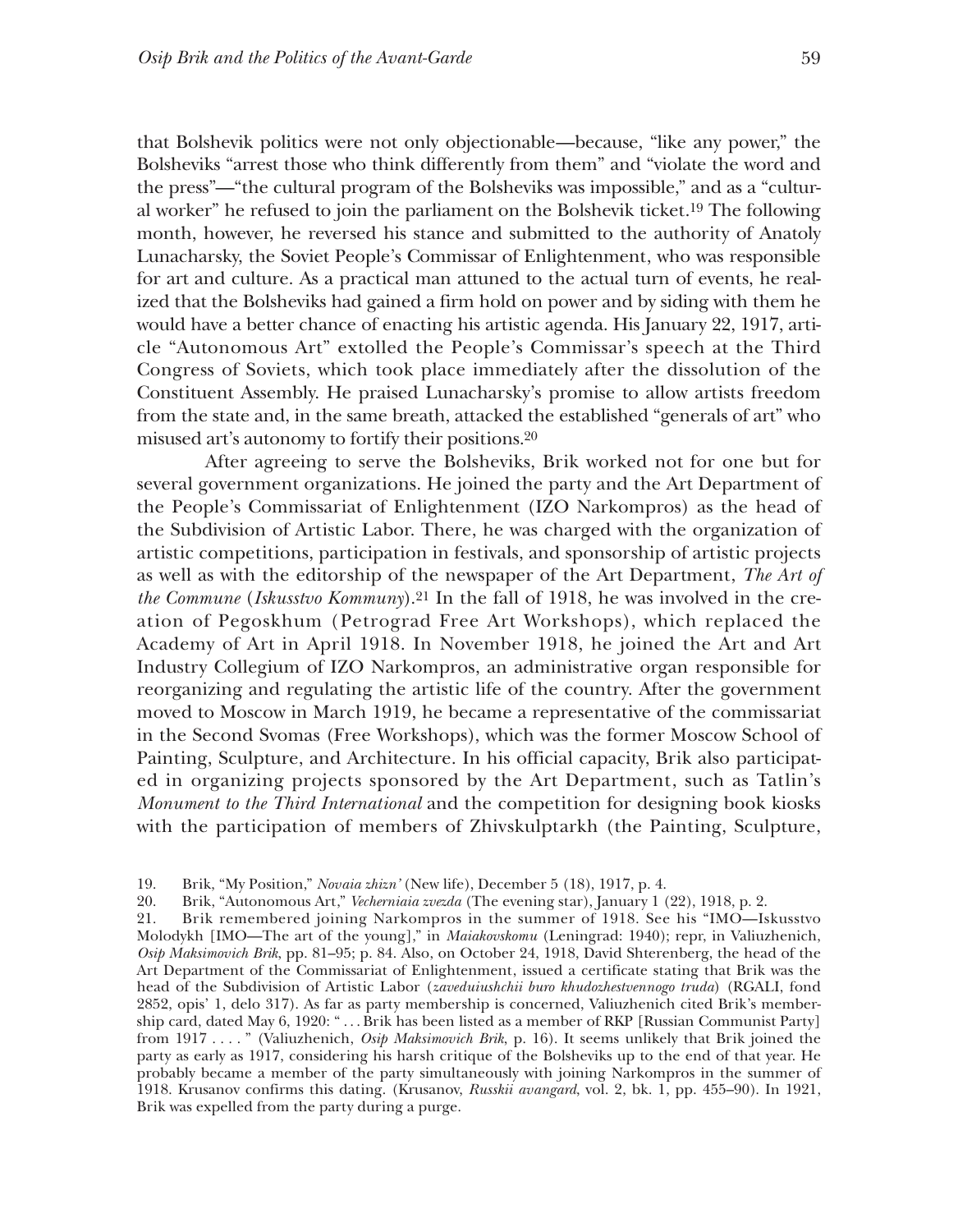and Architecture Collective), one of whom was Aleksandr Rodchenko. He became the third director of INKhUK (the Institute of Artistic Culture) after Kandinsky and Rodchenko, and he helped organize VKhUTEMAS (The All-State Artistic-Technical Workshops).22 He also continued his writing and editing, all the while advocating for the changes he was effecting.23

Brik's utopianism was more practical than theoretical—he concentrated on tasks that had an immediate pragmatic effect in the present, such as agitation and propaganda, rather than speculation about the future. From the moment he joined the Bolsheviks, his rhetoric and vocabulary shifted their emphases and his writings took on a manifesto-like urgency and ideological fervor. In his articles for *The Art of the Commune*, he called for building a foundation for proletarian art and elaborated on what this entailed, dedicating each to a key point of his plan to transform the arts. In "Artist-Proletarian" (December 15, 1918), for example, he repudiates the notion of artistic talent and amateurism and argues that artists should move from an individual to a collective consciousness. As for the nature of art, he called for its desublimation and urged that it move in the direction of the Futurist creation of life ("A Preserved God"; December 29, 1918).

In December 1917, when Brik expressed his contempt for the Bolsheviks' cultural program, he referred to his experience at the First Conference of Proletarian Cultural and Educational Organizations, which took place a week before the October uprising.24 The conference was dominated by supporters of Aleksandr Bogdanov,25 a Bolshevik cultural philosopher and Lenin's nemesis, who promoted a proletarian cultural hegemony through educating workers in the humanities, arts, and sciences. Lunacharsky was just one among many organizers of the conference, which included other prominent Bolsheviks as well as members of Proletkult, a proletarian cultural-educational organization set up according to Bogdanov's tenets that, at one point, rivaled the party in popularity.26

Brik had a markedly different approach to culture, which was based not on educating workers in order to ensure their cultural hegemony, but on what he called, in "The Democratization of Art," "individual creativity"—what we would call talent. Brik's articles in *The Art of the Commune*, with their insistence

<sup>22.</sup> See Pamela Kachurin, "One Step Forward, Two Steps Back: The Retreat of the Avant-Garde in the Early Soviet Era" (Ph. D. diss., Indiana University, 1988), pp. 94 and 126; Krusanov, *Russkii avantgard*, vol. 2, bk. 1, pp. 91–94; Khan-Magomedov, *Vkhutemas*, vol. 1 (Paris: Éditions du Regard, 1990), p. 40. On the history of INKhUK, see Selim Khan-Magomedov, "Vozniknovenie i formirovanie INKhUKa (Institut khudozhestvennoi kul'tury)," *Problemy istorii sovetskoi arkhitektury* 2 (1976), pp. 24–27; and *Inkhuk i rannii konstruktivizm* [*INKhUK and early Constructivism*] (Moscow: Arkhitektura, 1994). Brik became director of INKhUK on September 21, 1921. See Khan-Magomedov, *Konstruktivizm*, p. 201.

<sup>23.</sup> Privately, Brik lived with a new family structure: he and his wife, Lili, remained legally married, but at various times had amorous liaisons with others. Mayakovsky and Lili Brik had an affair from 1915 until 1924. From 1919 on, Mayakovsky lived in the same apartment with the Briks.<br>24. See Kurchanova. "Against Utopia." p. 111.

<sup>24.</sup> See Kurchanova, "Against Utopia," p. 111.

<sup>25.</sup> Pseudonym for Aleksandr Aleksandrovich Malinovsky (1873–1928).<br>26. On Proletkult, see Lynn Mally, *Culture of the Future: The Proletkult Mo* 

<sup>26.</sup> On Proletkult, see Lynn Mally, *Culture of the Future: The Proletkult Movement in Revolutionary Russia* (Berkeley: University of California Press, 1990).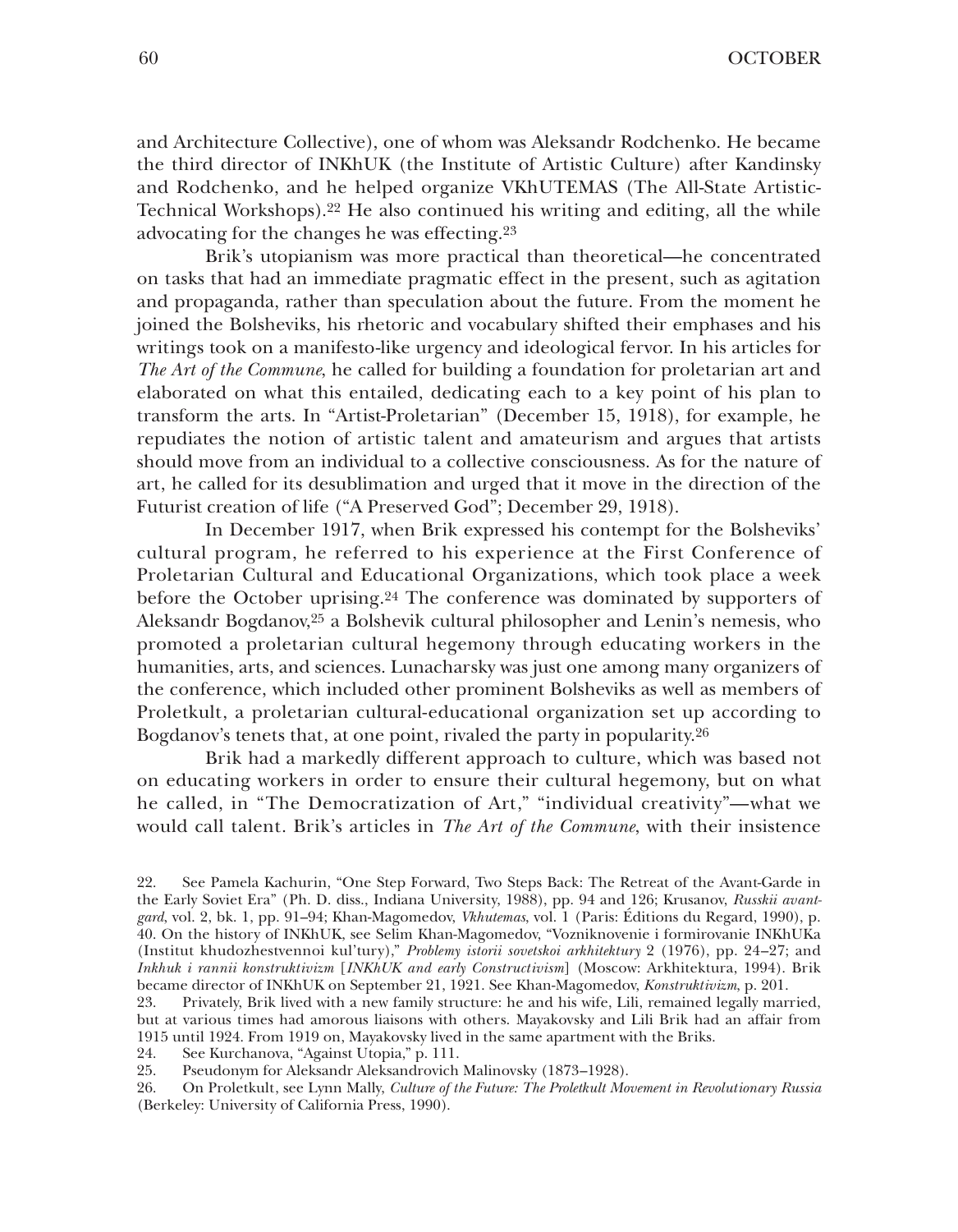on a non-imitative, creative approach to art as production, served as a riposte to Bogdanov's philosophy, which in 1918 dominated the cultural life of Russia. Unlike Bogdanov, Brik refused to engage in utopian theorizing and speculation about the future. It might appear that he simply lacked the ability to envision grandiose social changes that would radically improve peoples' lives. Jameson reminds us, however, that alongside visions of a better future, utopias have always had a rough-and-tumble political dimension, which necessarily involves local, often unseemly and violent, political struggles in the present.27 In this respect, Lenin's pamphlet "State and Revolution," written a month before the October uprising but published in 1918, provides an insight into Brik's practical, militant utopianism.28 In this text, Lenin upheld Marx and Engel's tenet that the state is an apparatus of forced political domination by a hegemonic class over others, and argued against both the liberal idea of the state as a means of reconciling class antagonisms and the anarchist claim that the state becomes obsolete following the capture of political power by the proletariat. Typical of the writing of the Bolshevik leader in its polemical ferocity and its refusal of compromise, "State and Revolution" insisted on the necessity of the state as a political tool for annihilating the enemies of the proletariat.

Bogdanov, whose vision determined his practice, was primarily a theoretician despite being a revolutionary. He had a critical perspective on the realization of the Bolshevik utopia not only because of his theoretical prowess, but also because he was cast out of it by Lenin's political ambition.29 Because Bogdanov's theory was based on the principle of historical progression, in the aesthetic realm, it advocated the study of the past and the anticipation of the future. Brik, unlike Bogdanov, had no proclivity either for revolutionary struggle or for devising expansive theoretical schemas. He was an aesthete who repudiated history for full immersion in the present moment. For Brik, revolution was not about studying the past and imagining the future, but about destroying the past and actualizing the present by making every moment count as a transformative revolutionary event.

After joining the Bolshevik government, then, Brik's efforts were directed at the destruction of traditional artistic culture and ensuring favorable conditions for Mayakovsky and Futurist poetry. Brik's most direct challenge to the traditional institutions of the visual arts in Soviet Russia came at the end of 1921, during one of the first meetings of his tenure as director of INKhUK, when he proposed that INKhUK be moved out of Narkompros's art department.30 According to art historian Pamela

30. Khan-Magomedov, *Inkhuk i rannii konstruktivzm*, 231-34. The critic Viktor Pertsov was the first to notice publicly Brik's favorable treatment of literature at the expense of the visual arts. See Pertsov, *Reviziia levogo fronta v sovremennom russkom iskusstve* [*Revision of the Left Front in Contemporary Russian Art*] (Moscow: Vserossiiskii Proletkult, 1925), pp. 33–37. See also Kurchanova, "Against Utopia," pp. 196–97.

<sup>27.</sup> Fredric Jameson, *Archaeologies of the Future: The Desire Called Utopia and Other Science Fictions* (New York: Verso, 2005), p. xi and pp.  $10-12$ .<br>28. V. I. Lenin. *State and Revolution* (

<sup>28.</sup> V. I. Lenin, *State and Revolution* (New York: International Publishers, 1943).

<sup>29.</sup> Lenin began challenging Bogdanov's vision as soon as it became threatening to him politically. See Zenovia A. Sochor, *Revolution and Culture*: *the Bogdanov-Lenin Controversy* (Ithaca: Cornell University Press, 1988.) p. 7 and T. C. Prot'ko and A. A. Gritsanov, *Aleksandr Bogdanov. Mysliteli XX stoletiia* (Minsk: Knizhnyi zdom, 2009), pp. 28–62.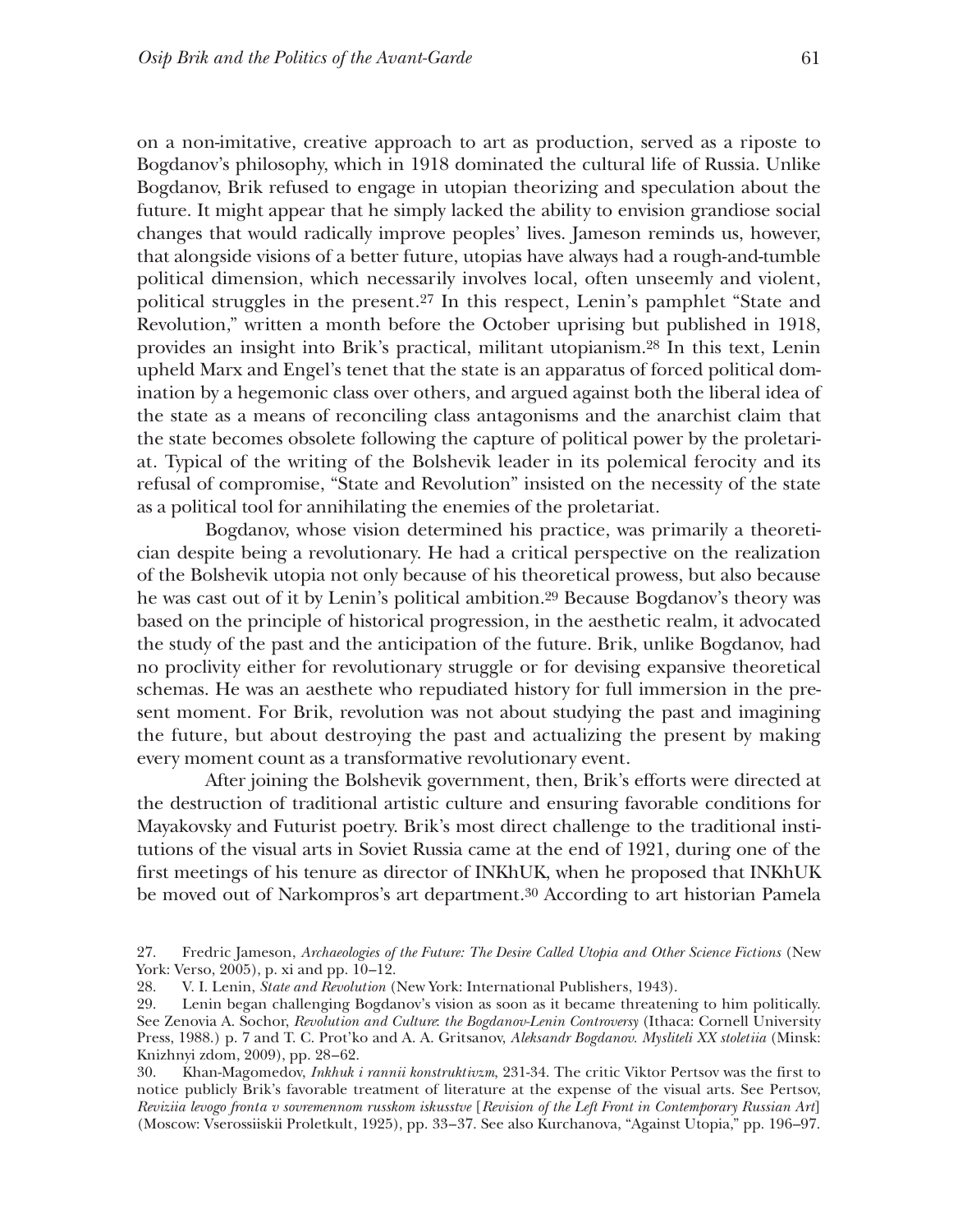Kachurin, this must have been prompted by the concerns of officials such as Ol'ga Anikst, who argued that education in the applied arts should be removed from the purview of IZO Narkompros and placed under the control of professional unions and the Council on National Economy. IZO, in her opinion, was dominated by the "most extreme Left trends," and was capable of producing "a few hundreds of thousands of unsuccessful Futurists" instead of "such a number of artistically trained workers."31 Brik responded to Anikst's charges by enthusiastically agreeing to this move, which would have placed INKhUK among institutions concerned with the economic base as opposed to a derivative cultural superstructure, thereby assuring that the government consider it an organ of the first order. Had Brik succeeded in this undertaking, independent artistic activity would have been curtailed even further by being placed under the direct control of a body that had nothing to do with visual creativity or visual production or art in general. Fortunately, Lunacharsky was against such a radical change, and despite Brik's wishes, this transfer never occurred. Instead, on January 1, 1922, INKhUK became part of the newly formed Russian Academy of Art. Brik, however, had not relinquished the hope of remaking the Institute into the base of technological labor: at the meeting on October 6, 1923, he proposed to rename INKhUK as INDUK (the Institute of Industrial Culture). Brik's proposal was formally accepted, although in the long-term the old name remained in use.32

#### *Art in Production*

Because Brik had to take into account Proletkult's popularity and provide a theoretical justification for his stance, his first book, *Art in Production*, appropriated Bogdanov's vision and presented it in the form of a politically expedient Futurist manifesto.

The book came out in 1921, at the onset of the New Economic Policy (NEP), which shifted the orientation of the Soviet government from war-time terror and expropriation to reconciliation with private proprietors and small-scale entrepreneurs. The introduction, most likely written by Brik, stated that the aim of the publication was the "clarification and working out of issues concerning the role of art in the production process."33 Following the introduction, in "Our

<sup>31.</sup> Olga Anikst, minutes of a meeting at IZO Narkompros, GARF (State Archive of the Russian Federation), Fond A-2306, opis' 2, delo 104, list 101. Cited in Kachurin, "One Step Forward, Two Steps Back," p. 115.

<sup>32.</sup> See Minutes of INKhUK meeting on October 6, 1923, RGALI, Fond 2852, opis' 1, delo 317.

<sup>33.</sup> "Ot redaktsii," *Iskusstvo v proizvodstve* (Moscow: IZO Narkompros, 1921), p. 3. In 1994, Svetlana Boym singled out the word "byt" as designating "the reign of stagnation and routine, of daily transience without transcendence," which became current with the Symbolists and the avant-garde, but gradually entered common parlance. In its absolute opposition to *bytie*, the realm of spiritual pursuit, *byt* became a reviled symbol of everything retrograde, dirty, and unorganized. (See Svetlana Boym, *Common Places: Mythologies of Everyday Life in Russia* [London: Cambridge University Press, 1994], pp. 29–40.) For more on the political currency of the question of the transformation of *byt*, see Kiaer, *Imagine No Possessions*, esp. ch. 1 and 2.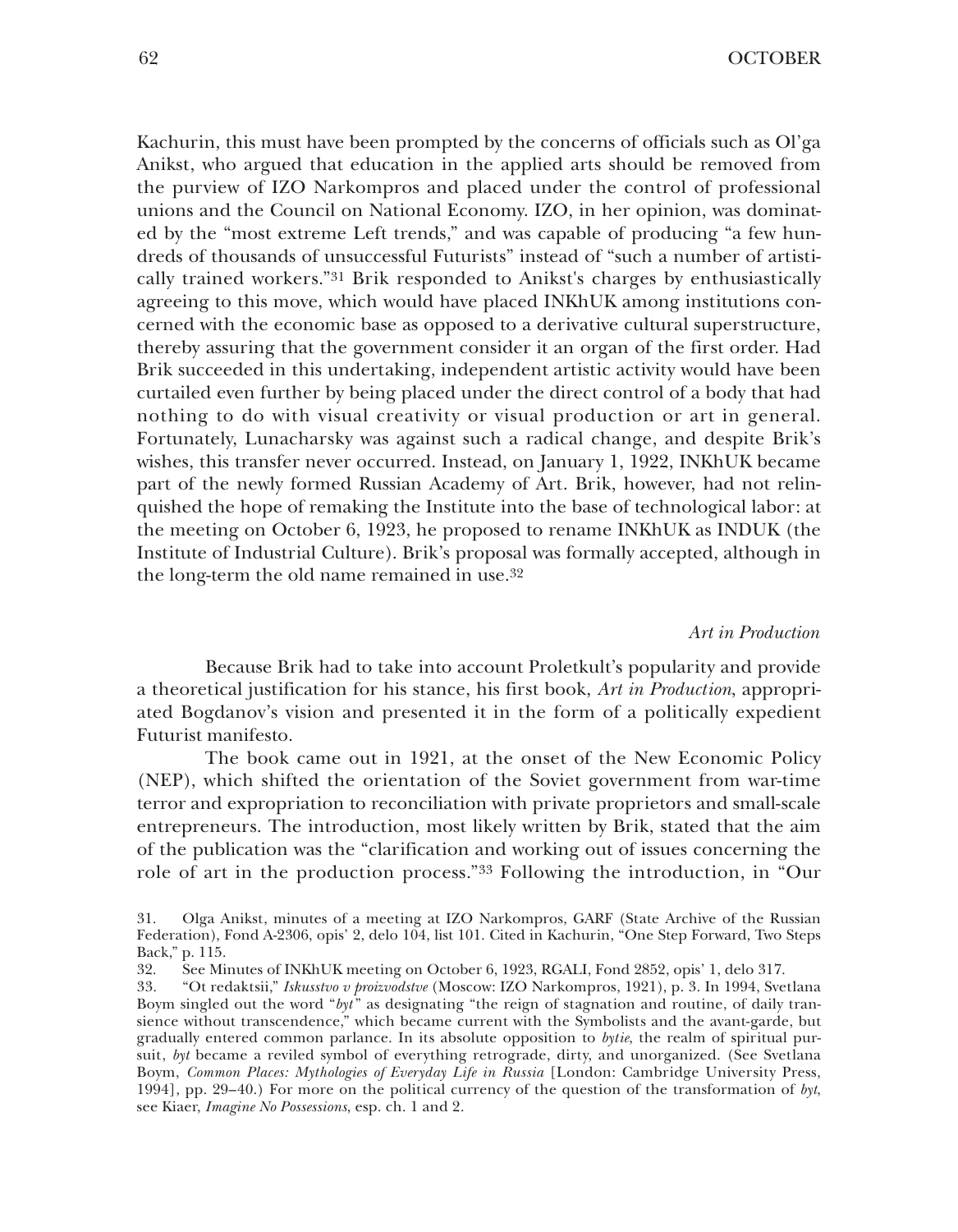Agenda," Brik called for the abolition of the distinction between "pure" and "applied" art on the grounds that it reflected a social hierarchy between "architects, sculptors, painters" and "engineers, metalworkers, woodworkers." Instead, there were only "workers" who had to "understand why [they were] applying a certain form and a certain color to an object," so that they could become "conscious, active participant[s] in the creative process of the making of the thing."34

Whereas Brik's rhetoric in *Art in Production* remained consistent with his earlier thoughts on the democratization of art, the book as a whole ran counter to his ahistorical approach. All the essays—except for the introductory ones by Brik—offered an abridged, limited, and simplified historical perspective that was camouflaged by the new rhetoric of the "machine aesthetic." The four central texts of the collection, written by Brik's protégés, traced the historical trajectory of Productivism as a progressive movement.35 Nietzsche's proactive philosophy was claimed as a source of the Productivist impulse, and the Symbolist idea of remaking the world through art was seen as carrying it further. The abolition of the hierarchy between pure and applied art was also viewed as part of this progression. As a result, *Art in Production* replaced artistic creativity with technological acumen. Context—which, under the influence of Saussure, had been the defining element of Brik's thinking about language, art, and society—had now taken priority over the individual creativity that Brik had been so concerned to preserve four years earlier in "The Democratization of Art."

## *"Lef"*

In contrast to *Art in Production*, which dealt exclusively with the visual arts, Brik's next publication, the journal *Lef* (1923–1925), devoted most of its space to poetry and short stories—genres that determined in large measure the journal's success and proved resistant to iconoclastic forays into Productivism. In the initial plan for the journal, which Brik launched together with Mayakovsky in 1923, the poet omitted the visual arts completely.36 It was Brik, as a co-editor, who invited visual artists to participate. The journal had typographic covers and included occasional photomontages by Rodchenko and designs for theater, textiles, book kiosks, and clothes by Rodchenko, Varvara Stepanova, Lavinsky, and Liubov Popova, which were often squeezed into the practice section and confined to a few pages.

Many of Brik's major articles from the *Lef* period have been translated: his call for artists to go "Into Production" is well-known, as is his explanation of the significance of the "so-called formal method" and his appeal for moving "from pictures

<sup>34.</sup> Brik, "V poriadke dnia," *Iskusstvo v proizvodstve*, pp. 7–8.

<sup>35.</sup> A. Filipov and David Arkin were former Svomas students; A. Toporkov was picked out by Brik as early as March 1919 to give a lecture on the subject of "Artist and Machine." See Krusanov, *Russkii avangard*, vol. 2, bk. 1, pp. 108–09 and p. 205.

<sup>36.</sup> See Halina Stephan, *"LEF" and the Left Front of the Arts* (Munich: Otto Sagner, 1981), pp. 38–39.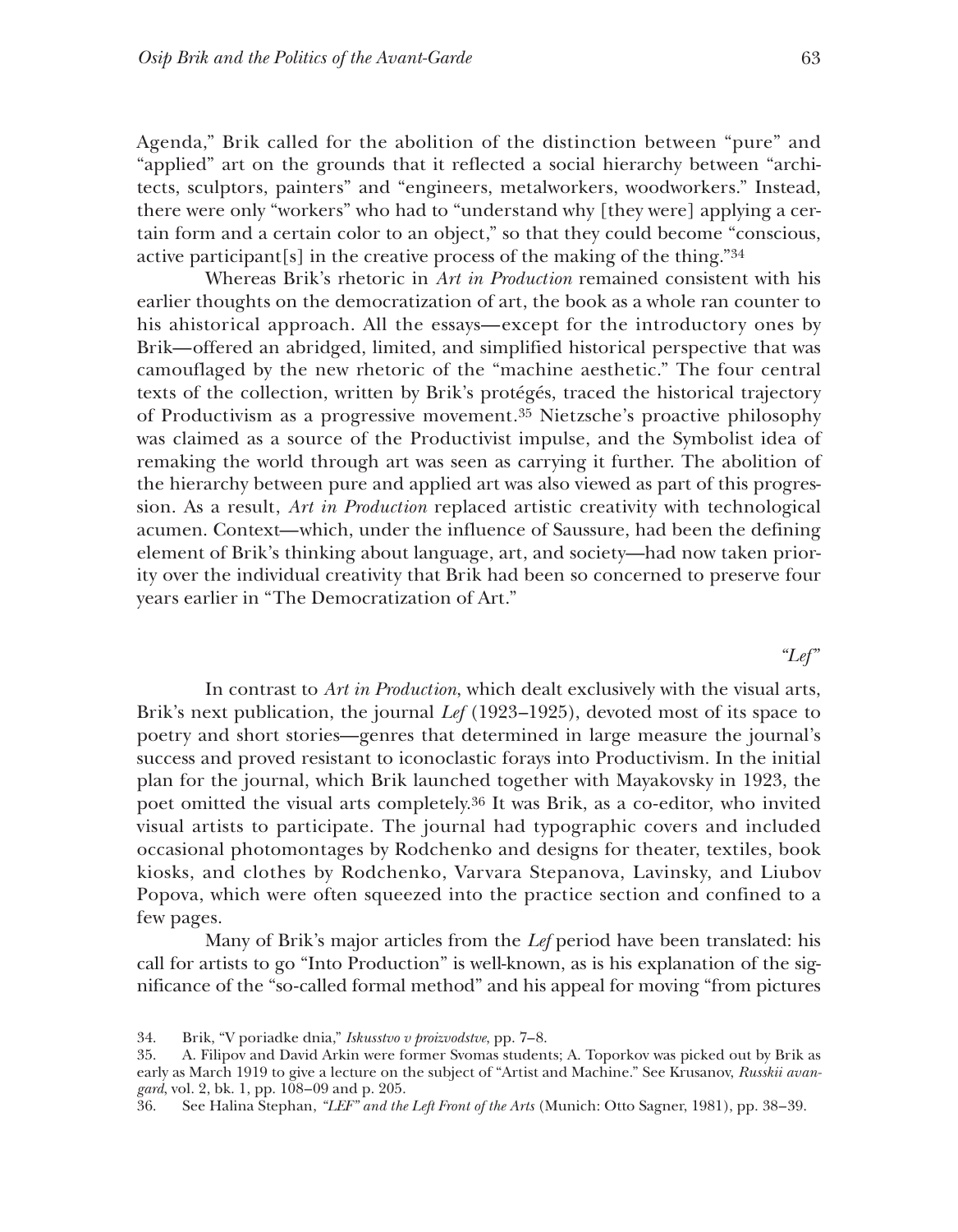

*Rodchenko. Cover for* Lef *no. 1. March 1923.*

to textile prints."37 The texts offered here highlight Brik's persistent concern with limiting the power of imagistic representation. In "The Constructivist School" (1923), he emphasizes the orientation of VKhUTEMAS toward producing utilitarian, non-artistic objects. In "Photomontage" (1924) one of the earliest articles on the subject, he highlights the value of photography for the avant-garde, citing its inherent ability "to fixate the fact itself," as compared to drawing (a "primitive"

37. "V proizvodstvo," "T.n. 'formal'nyi metod,'" originally published in *Lef* 1 (March 1923), pp. 105–8, 213–15, and "Ot kartiny k sitstsu," *Lef* 2 (1924), pp. 27–34 were translated by Richard Sherwood as "Into Production," "The So-Called 'Formal Method,'" and "From Picture to Calico-Print," in "Documents from *Lef*," *Screen Reader I: Cinema, Ideology, Politics,* ed. John Ellis (London: The Society for Education in Film and Television, 1977), pp. 268–69; 279–82; and 273–75. A translation of "Into Production" was also published in Stephen Bann's anthology *The Tradition of Constructivism* (New York: Da Capo Press, 1974), pp. 83–85. "Ot kartiny k sitstsu" appeared as "From Pictures to Textile Prints," in *Russian Art of the Avant-Garde: Theory and Criticism: 1902–1934*, ed. and trans. John E. Bowlt (London: Thames and Hudson, 1988), pp. 244–49. Some of Brik's important collaborative manifestos, "Za chto boretsia *Lef*? [What Does *Lef* Fight For?]" and "Nasha slovesnaia rabota [Our linguistic work]," appeared in *Russian Futurism through Its Manifestoes*, ed. Anna Lawton (Ithaca: Cornell University Press, 1988), pp. 191–95 and 202–3.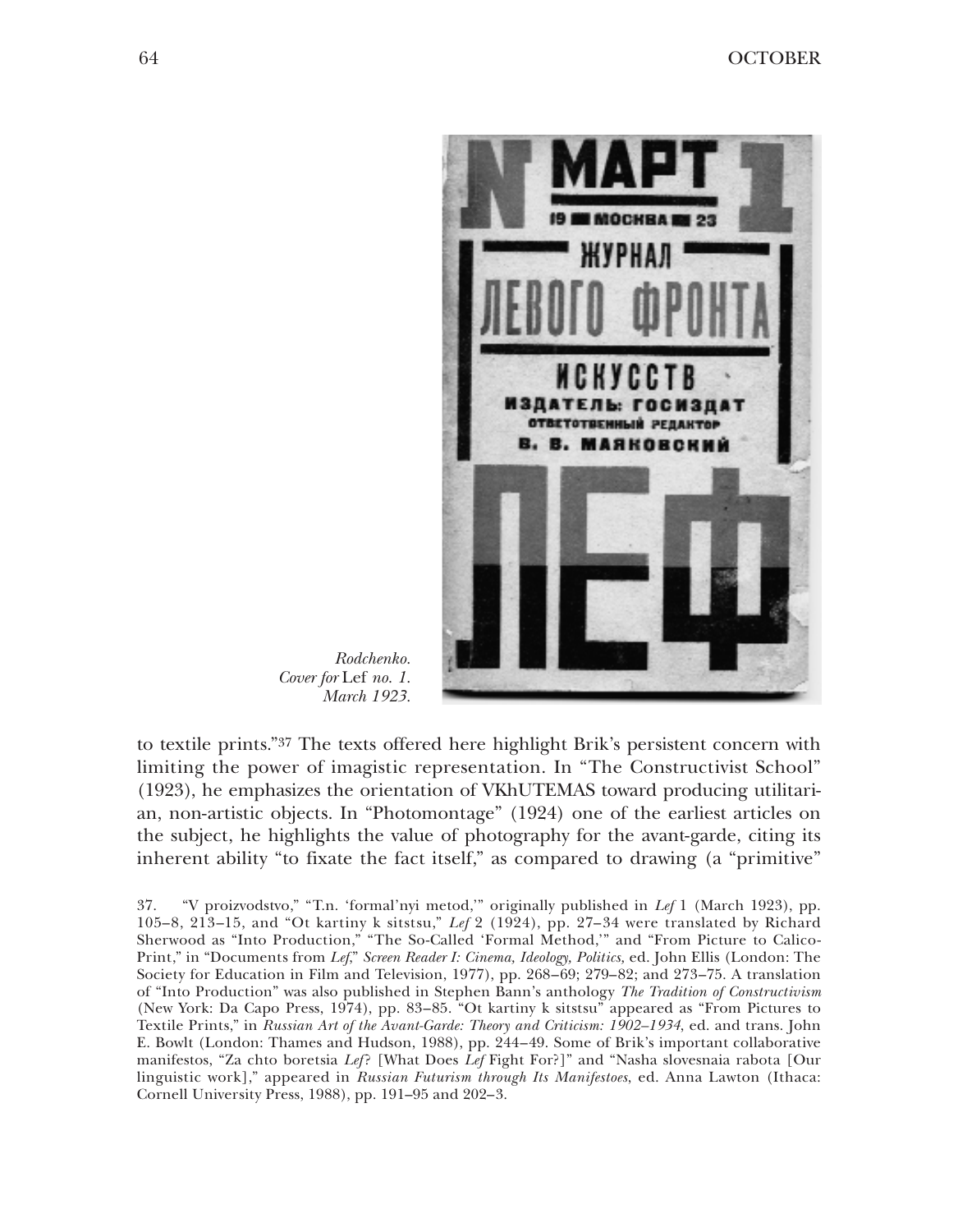

*Rodchenko. Cover for* Lef *no. 3. June–July 1923.*

medium) because "it lives, it reflects reality, it changes the appearance of this reality."38 For Brik, photographic representation was superior because it was created by a machine, which, for him, was the paradigm of scientific objectivity. Manual drawing lacks this objectivity because it "chang[es] the appearance of reality." $39$ Unsurprisingly, "The Breakdown of VKhUTEMAS" (1924), which deplores the school's return to traditional artistic mediums, emphasizes the graphics department as one of the most important sectors to be kept within the purview of Productivism.

38. See Brik, "Fotomontazh," *Zaria Vostoka* 683 (September 21, 1924), p. 4. Another article from 1924 entitled "Photomontage," appeared in *Lef* 4 (1924), pp. 43–44. As Leah Dickerman noted (in "The Fact and the Photograph," (*October* 118 [Fall 2006], p. 135), it was unsigned and misattributed to Gustavs Klucis, who was not a member of the *Lef* circle (see *Photography in the Modern Era*, pp. 211–12). I agree that there is little doubt that the text in *Lef* was authored by Brik, because it reiterated not only the title, but also the argument of the article in *Zaria Vostoka* (albeit in a much more concise format). Moreover, the *Lef* "Photomontage" praised the three artists most favored by Brik: Mayakovsky, Rodchenko, and George Grosz.

39. In his subsequent articles on photography, the gist of Brik's argument is essentially the same. See "The Photograph versus the Painting" (1926); "What the Eye Does Not See" (1926); and "From the Painting to the Photograph" (1928), in *Photography in the Modern Era*, pp. 213–20 and 227–33.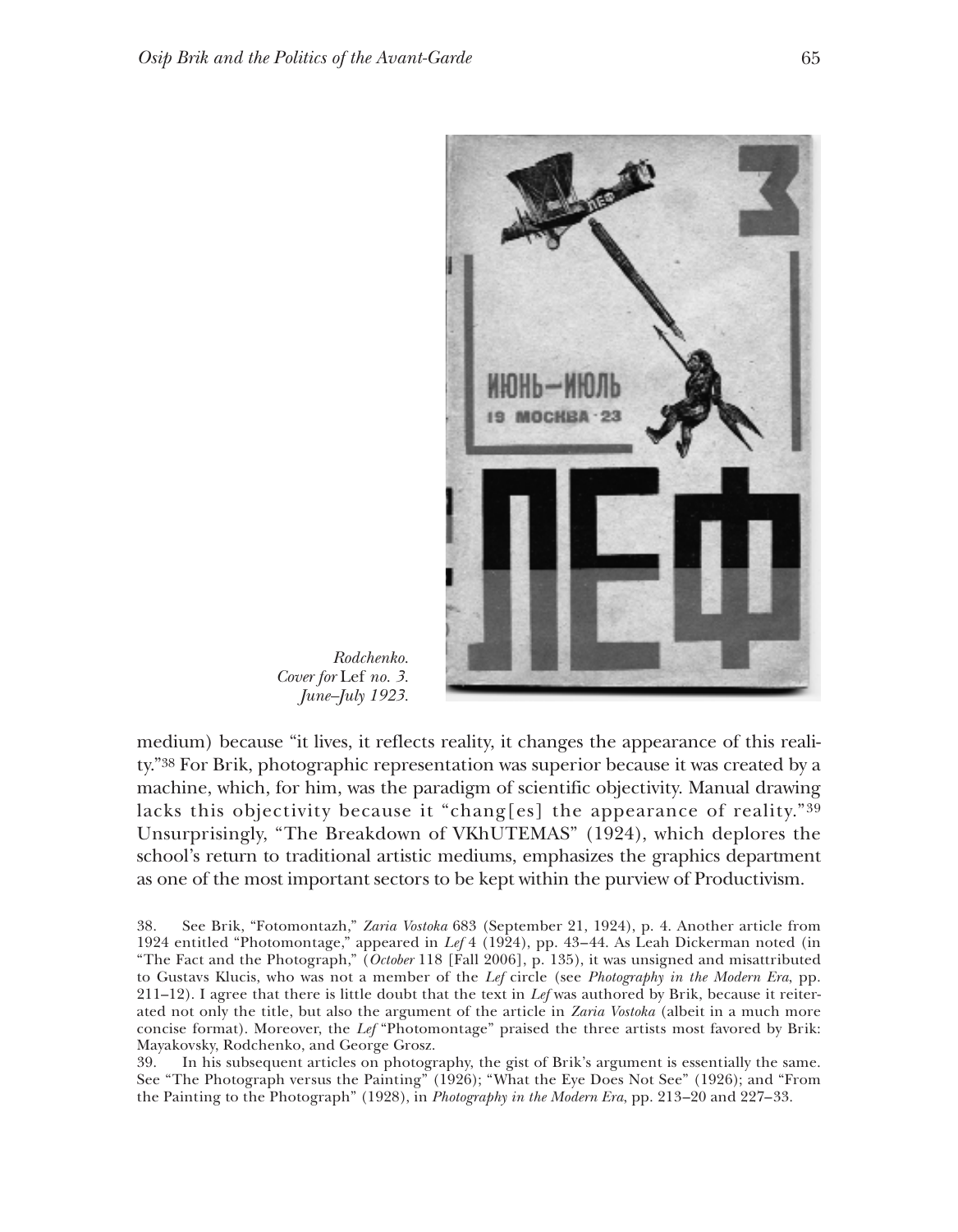Because *Lef* was essentially a literary journal, it became embroiled in bitter disputes about the proper character and direction of literature in the workers' state.<sup>40</sup> The struggle between various literary groups was so intense that none other than Leon Trotsky, President of the Revolutionary War Council, felt compelled to intervene. In 1924—shortly after Lenin's death—he published *Literature and Revolution*, analyzing the various writers, literary schools, and movements that had emerged since the turn of the century. Despite his reserved praise for Mayakovsky's poetry, he lambasted the Formalists for their scholasticism and derisively dismissed Brik's story "Not a Fellow-Traveler" as evidence of the author's total lack of "perspective" on the "vulgar environment" he portrayed.41

In general, Trotsky's criticisms of Futurism and *Lef* focused on their lack of perspective, distance, and vision. With a deep knowledge of the subject atypical of a Commissar of War, Trotsky charted the development of Futurism, mentioning

40. Even before the formation of *Lef*, Brik and Mayakovsky were ceaselessly attacked for favoring artists of bourgeois descent by advocates of proletarian art, who were first concentrated in Proletkult, and later in its various offshoots, such groups as October, MAPP (The Moscow Association of Proletarian Writers), and VAPP (The All-Russian Association of Proletarian Writers). During the years of the Civil War (1918–1921) and in its immediate aftermath, Brik and his allies could openly attack ideas propagating "art by proletarians." With the change of the political climate during the years of NEP (New Economic Policy), they allied themselves with some of the earnest proletarian rhetoric, to which the agreement of cooperation between *Lef* and MAPP, published toward the end of 1923 in the fourth issue of *Lef*, bears witness. This union was directed mainly against "fellow-travelers," non-Communist writers who sympathized with the revolution and who were grouped around the journals *Red Virgin Soil* and *Press and Revolution*.

41. Leon Trotsky, *Literature and Revolution* (Ann Arbor: University of Michigan Press, 1960), p. 138. Brik's story "Ne poputchitsa," in which the plot was structured around an unsolvable conflict between struggle for Communism and everyday life, appeared in the first issue of *Lef*. See *Lef* 1, pp. 109–42.



*Page of* Ogonek *no. 20. "The Constructivist School." 1923.*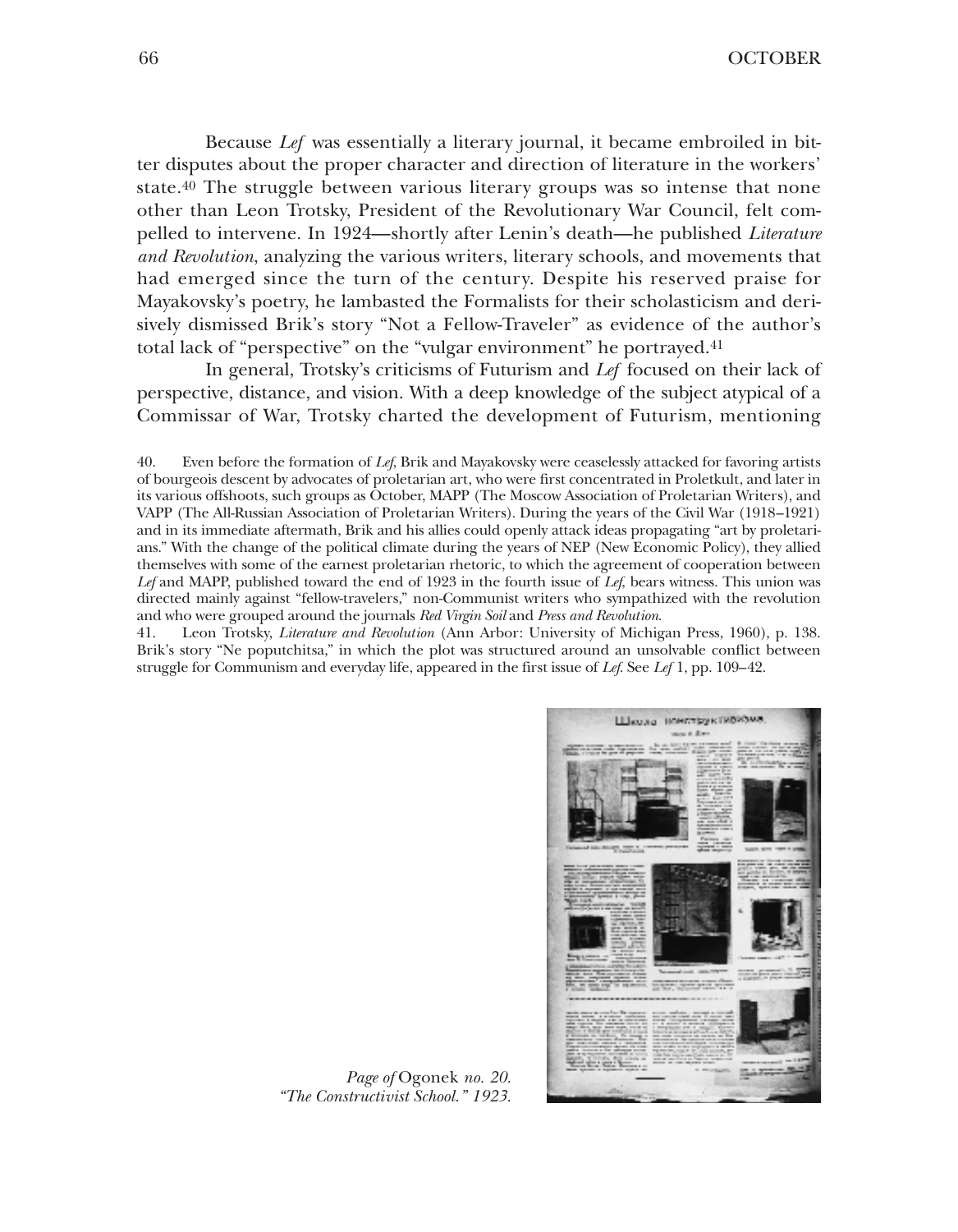Constructivism and Futurism in the context of their tendency to join forces with trends and movements that were foreign or even hostile to them.42 The Commissar here hit the nail on the head: Brik's allies-in-Futurism, whom he invited to cooperate in the journal—the theoreticians Sergei Tret'iakov, Nikolai Chuzhak, and Boris Arvatov—did not share his debt to Saussure; they also had extensive connections either to Proletkult or Marxism and were not as adamant on the absolute dispensability of historical and psychological approaches to art.43 However, they united around *Lef*, drawn by Mayakovsky's leadership and the Futurist rhetoric with its revolutionary pedigree and uncompromising hostility to art of the past.

*"Novyi Lef"*

In 1925, spurred by Trotsky's preemptive strike, the party (then coming increasingly under Stalin's control) accepted a "Resolution on Literature," for the first time, which established official guidelines for the development of art in Soviet Russia.44 The resolution spelled out the party's support for proletarian groups and image-oriented representation based on traditional artistic techniques, that could be easily understood by the masses. This led to a reorientation of the journal: after its closure in 1925, it reemerged two years later under a new title, with photographs gracing the covers of all its issues. They were also prominently displayed inside its pages.45

Ever attuned to the slightest change in context, Brik responded to this official sanctioning of imagistic representation by leaving the editorship of *Novyi* Lef (1927-28) to Tret'iakov.<sup>46</sup> Ostensibly, his exit was prompted by Mayakovsky's

<sup>42.</sup> " . . . Articles are continually being published on the complete futility and on the counter-revolutionary character of Futurism between covers made by the hand of the Constructivist. In most official editions, Futurist poems are being published side by side with the most destructive summings up of Futurism. The Proletkult . . . is united to Futurists by living cords. . . . " Trotsky, *Literature and Revolution*, p. 141.

<sup>43.</sup> Sergei Mikhailovich Tret'iakov (1892–1937)—a Futurist critic, poet, and playwright, a close colleague of Eisenstein at Proletkult. Before moving to Moscow in 1922, Tret'iakov was active as a writer and journalist in the Far East. Nikolai Fedorovich Chuzhak (1876–1937)—an old Bolshevik, journalist, and critic sympathetic to Futurists; Boris Ignatevich Arvatov (1896–1940)—an art historian and critic, active participant in Proletkult. On Tret'iakov and Chuzhak, see Devin Fore, "The Operative Word in Soviet Factography," *October* 118 (Fall 2006), pp. 95–131; on Arvatov, see Christina Kiaer, "Boris Arvatov's Socialist Objects," *October* 81 (Summer 1997), pp. 105–18. Tensions between Brik and Chuzhak surfaced even before the first issue came out: Chuzhak vehemently protested the publication of "Not a Fellow-Traveler" because of its unflattering portrayal of Communists and demonstratively quit the journal after the story was published over his objections. See Nikolai Chuzhak, "Vokrug 'Nepoputchitsy,' [Around 'not a fellow-traveler']," *Lef* 2 (April–May 1923), p. 69. Brik responded to Chuzhak in "Otvet tov. Chuzhaku [Response to Comrade Chuzhak]," *Izvestiia*, April 15, 1923.

<sup>44.</sup> Nikolai Bukharin, the chief editor of *Pravda* and Stalin's new favorite, was the author of this resolution. A comprehensive summary of the resolution is provided by Leah Dickerman in "The Fact and the Photograph," p. 136.

<sup>45.</sup> Dickerman provides a detailed account of negotiations led by Mayakovsky in the State Publishing Company on behalf of *Lef*. See Dickerman, "The Fact and the Photograph," p. 137.

<sup>46.</sup> Brik, Rodchenko, Mayakovsky, and the poet Nikolai Aseev quit in 1928 after the seventh issue allegedly to found a new cultural organization Ref (Revolutionary Front of the Arts); see Stephan, pp. 55–56.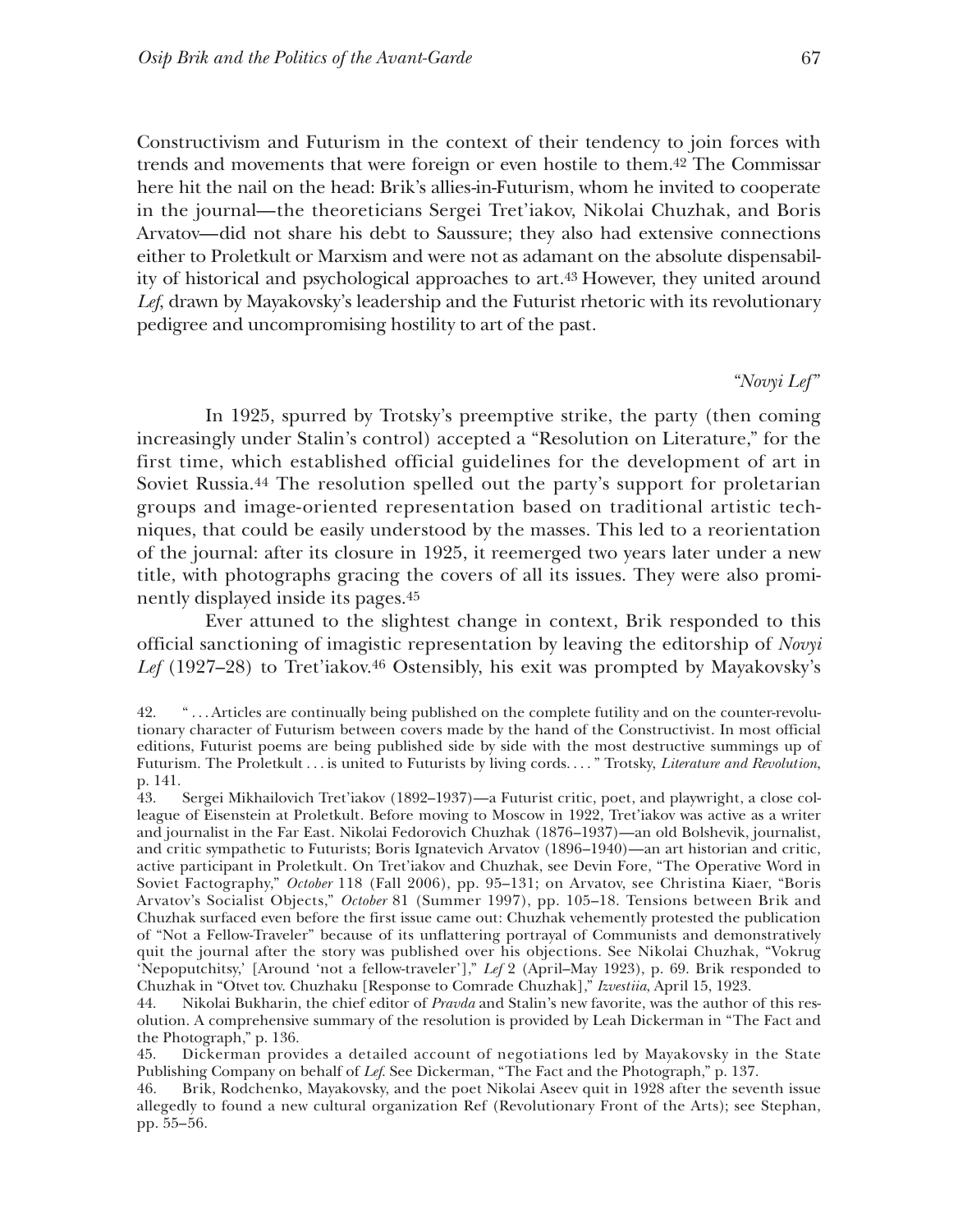resignation from the journal in protest at the marginalization of his poetry by the prosaic "literature of fact," or "factography," taken up by *Lef* in opposition to the heroic canon of proletarian literature. Instead of individual heroes, this literature would feature the collective; instead of plots, it would present the unimpeded flow of life. In terms of language, the single authorial voice had to cede the place of honor to the voices of the millions of workers and peasants. Factographic literature was overwhelmed by detail and became indistinguishable from newspaper reporting.<sup>47</sup>

In contrast to Tret'iakov, Brik wrote on factography as a critic, not a practitioner. In addition to explaining the advantages of factual knowledge as opposed to imagined experience, in "To Teach Writers" (1927) he also attempted to examine the reasons for factography's failure as a literary genre. Having absolved authors of sabotage, he insisted that they simply did not have the skills with which to approach the new subject matter. In his opinion, the inability of writers to produce successful factographic literature was caused, ultimately, by the lack of a suitable context, "conditions in which authors could learn to respond to current tasks."

It was not literature but photography that became the leading medium in factography, as Leah Dickerman has correctly argued. In contrast to the problems he encountered producing factographic literature, Tret'iakov's photography—an integral part of his factographic practice—flourished.48 The suitability of photography to factography was the result of its indexical nature, and while he had no desire to become a professional photographer, Brik was an avid amateur.

#### *Film*

The shift from text to image, sanctioned at the highest echelons of the party, led Brik in 1926 to begin working as a scriptwriter at the film studio Mezhrabpom-Rus', a predecessor of Mezhrabpomfilm. While Brik's articles on photography are well-known, his texts on film have received less attention. This may be because he considered photography to be the foundation of film, and stated so explicitly in "Photo in Film" (1926).<sup>49</sup> More likely, it is due to what he saw as film's tendency to evade the "fixation of the fact" and create spectacle. Whereas "the task" of a photograph, as he put it, was to "document the new life" and "see and record what the human eye normally does not see," film, in his opinion, was ideally suited to igniting human passions, including those of the basest kind.<sup>50</sup> His first article on the

<sup>47.</sup> See the special issue on Soviet factography in *October* 118 (Fall 2006) edited by Devin Fore, and Fore's "The Operative Word in Soviet Factography," p. 95

<sup>48.</sup> Dickerman, "The Fact and the Photograph," p. 139. On Tret'iakov, see Maria Gough, "Radical Tourism: Sergei Tret'iakov at the Communist Lighthouse," *October* 118 (Fall 2006), pp. 159–178. As Gough explained, Tret'iakov took more than two thousand pictures with his Leica when living in the kolkhoz, many of which were published in the Soviet press as photo-essays. On the importance of photo-essays during the Five-Year Plan, also see Margarita Tupitsyn, *The Soviet Photograph: 1924–1937* (New Haven: Yale University Press, 1996).

<sup>49.</sup> "Foto v kino," *Sovetskoe kino* 4/5 (1926), p. 23.

<sup>50.</sup> "The Photograph versus the Painting," in *Photography in the Modern Era*, p. 215.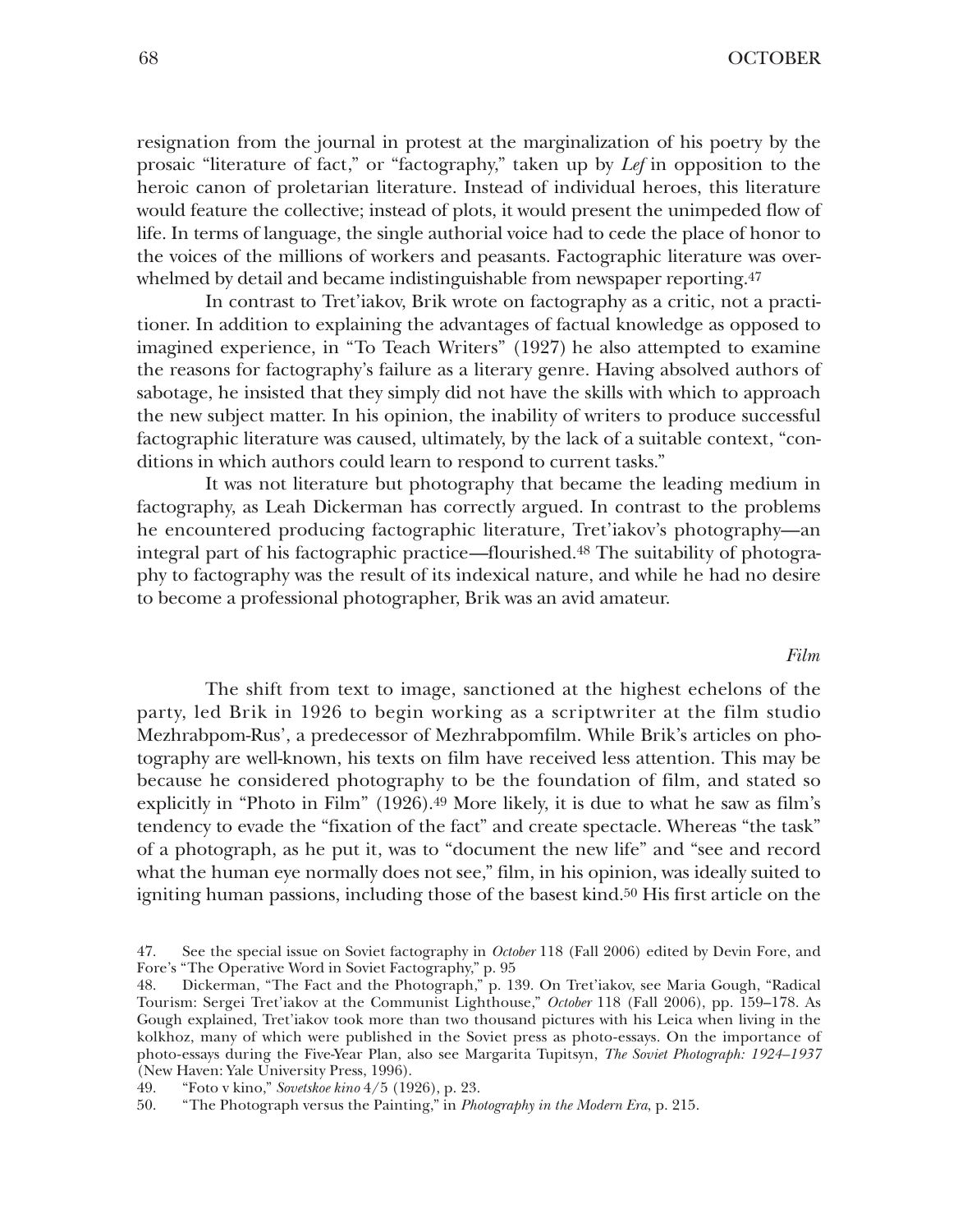

*Rodchenko. Cover for* Novyi Lef *no. 6. 1927.*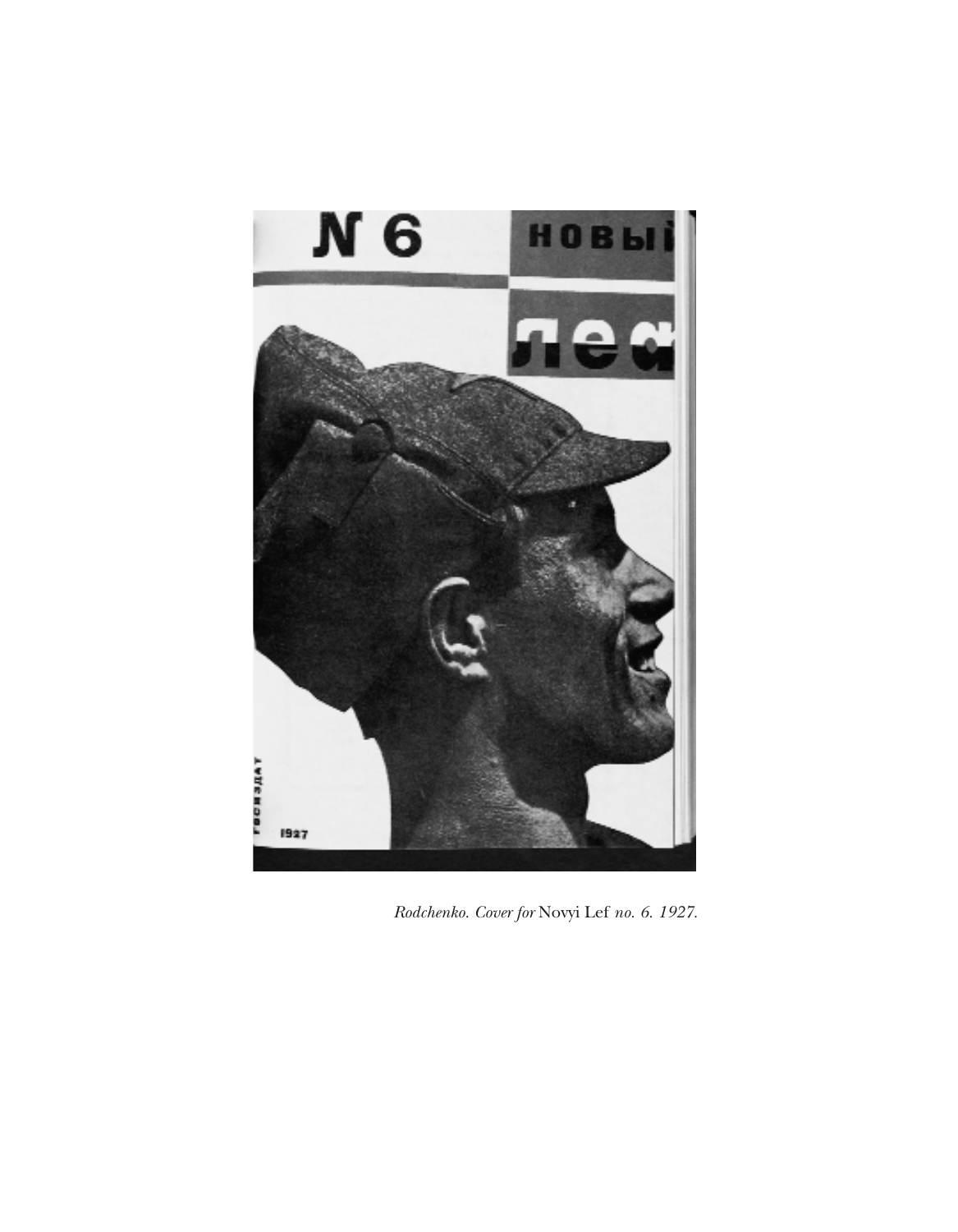medium, "A Man Beats Another" (1925) was concerned precisely with what he considered to be the inherent perversity of spectatorial pleasure.<sup>51</sup>

Brik's subsequent texts on film developed the theme of ethical responsibility, which he linked to communist morality. "A Fact versus an Anecdote" (1925) extols the virtues of documentaries, those by Vertov in particular, while disparaging the indulgence of emotions in fiction films.52 Other articles condemn the domination of Soviet screens by foreign films53 and ridicule the stylized and exaggerated emotionalism of traditional acting.54 "Against Cinematic Drama (A Private Opinion)" (1925) asserts the priority of communist morality over whatever aesthetic qualities can be found in a work of art by claiming: "Cinematic drama corrupts. Open pornography is a thousand times healthier than erotic understatement in cinematic novels."55 However, it abstains somewhat from polemicizing and contains more reflective passages that help explain the author's preference for documentaries.

As its title suggests, the article proposes replacing cinematic drama with documentaries and comedies, because tragedy and drama are, according to the author, essentially literary and cannot be represented visually without demoralizing effects, particularly in film. Brik's statement about the undesirability of visualizing drama is surprising given that drama is normally thought of as a theatrical genre. Brik, of course, was talking about "cinematic drama," whose conditions of representation are different from those in the theater. As Adrian Piotrovsky explained, theater and film differ fundamentally in their representation of space, time, and, "most importantly, a specifically will-filled action."56 The "will-filled action" of a living person in the spectator's phenomenological space is the keystone of theater and is lacking in film, which separates the space and time of the actor from those of the spectator and transposes them into the domain of dream, fantasy, and imagination. Evidently, Brik was against this propensity of film to create imaginary, dreamlike experiences that could take spectators away from the practical tasks of the day.

The first piece of film criticism in *Novyi Lef* was by Brik.57 Entitled "A

52. "Fakt protiv anekdota," *Vecherniaia Moskva* (October 14, 1925), p. 3; "Nastezh li?" *Kino* (November 24, 1925), p. 2; "Net i neizvestno," *Kino* (April 6, 1926), p. 3.

53. "Konkurs pod lozungom 'Sovetskaia fil'ma na sovetskom ekrane,'" *Kino* 26 (June 29, 1926), p. 2. 54. "Pissi Puk," *Sovetskii ekran* 17/18 (1926), p. 4.

55. "Protiv kino-dramy (chastnoe mnenie)," *Kino* 32 (October 27, 1925), p. 2.

56. Adrian Piotrovsky, "K istorii kino-zhanrov," in *Poetika kino*, ed. Boris Eikhenbaum (Moscow and Leningrad: Kinopechat, 1927), p. 147. Adrian Ivanovich Piotrovsky (1898–1938) was a well-known translator, philologist, historian, and director of the State Institute of the History of Art.

57. Brik, "Protivokinoiadie," *Novyi Lef* 2 (1927), pp. 27–30. This article was the first critical piece of writing on film in the journal. Immediately preceding it, was Mayakovsky's satirical description of his attempts to overcome the bureaucracy of a Moscow film studio and the publication of one of his scripts, see Mayakovsky, "Karaul [Help]" and "Kak pozhivaete [How do you do]," *Novyi Lef* 2 (1927), pp. 23–27. Mayakovsky's writing was satirical, not critical in nature. Also, Sergei Tret'iakov discussed documentary film positively, if briefly, in his "B'em trevogu [The state of alarm]," in the same issue, which explained the political strategy of the journal. See *Novyi Lef* 2 (1927), pp. 1–5. The first of Mayakovsky's articles was commented upon and translated in Jay Leyda, *Kino*: *A History of Russian and Soviet Film* (1960; Princeton: Princeton University Press, 1983), pp. 227–30. *Lef* no. 3 had articles by Vertov and Eisenstein.

<sup>51.</sup> "Chelovek b'et cheloveka," *Kino* 27 (September 22, 1925), p. 5.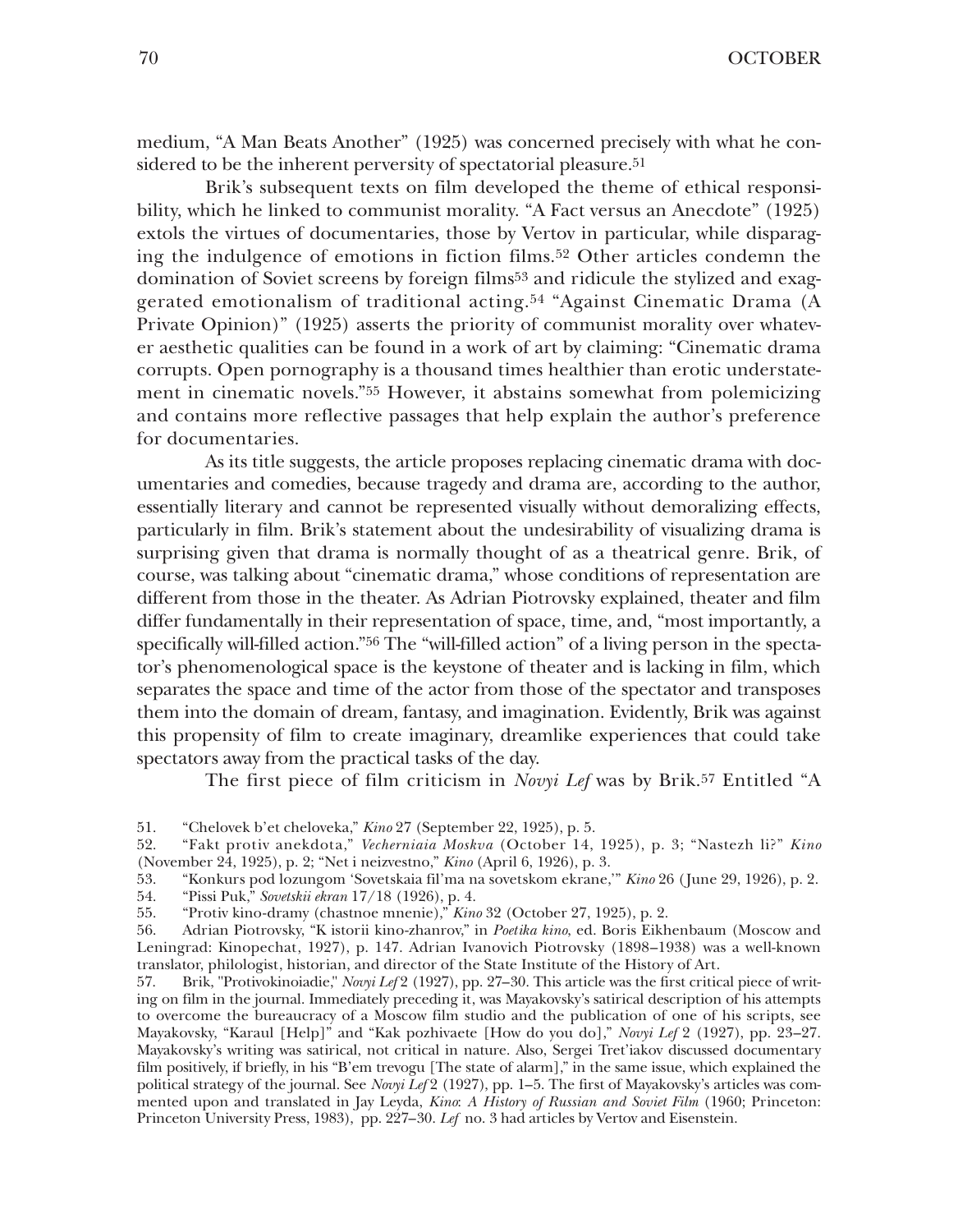Cinematic Antidote" (1927), it reiterated an argument from his earlier writings about the indiscriminate exhibition of films that promote bourgeois ideology foreign to the interests of the Soviet people. This time, Brik invoked Lenin's authority in arguing his case. Referring to Lenin's praise of cinema as "one of the most important arts," Brik insisted that the meaning of these words had been distorted by "Nepmen" mentality: "Lenin's entire cultural program indicates that his first concern was bringing forth in the masses the correct, real attitude to actuality. Speaking about cinema, he meant that this technical apparatus can transmit the most necessary facts of the present day in a very short time and to a maximum number of people." Instead, lamented Brik, the Soviet movie-going public preferred the passive emotionalism of decadent bourgeois films to educationally valuable material based on the factual representation of reality.

The article opposed the fiction-based "play" or narrative (*igrovoi*) film to the documentary "unplayed" (*neigrovoi*) one, and this dichotomy was taken up in a number of critical reviews of recent films by Shklovsky, Tret'iakov, and Viktor Pertsov as well as in a discussion published in the last issue of *Novyi Lef* in 1927.58 Shklovsky did not distinguish between narrative and documentary films, insisting that the line separating the two was blurry and that elements from the latter were frequently used in the former for either informational purposes or to convey authenticity, while some parts of documentaries were clearly staged.59 Tret'iakov wanted to maintain the distinction. He defended the merits of both "unplayed" documentaries by Esfir' Shub and ideologically correct, albeit "play," films by Eisenstein and Vsevolod Pudovkin. He objected to the exclusive focus on documentary films and insisted on the validity of an "agitational" Eisenstein along with an "informational" Vertov. <sup>60</sup>

Brik, meanwhile, changed his mind about filming truth. The year 1927 saw Stalin's resounding defeat of Trotsky and the Left Opposition, and during that year's discussion of film in *Novyi Lef*, Brik explicitly stated that "filming the truth" [*snimat' pravdu*] was not the aim of *Lef* as he envisioned it, if this truth was out of line with

60. Unlike Brik, Sergei Tret'iakov stressed the importance of evoking emotion in a viewer, albeit not through titillating subjects, but through the expert filming of historical material. In order to classify films based on fiction versus documentaries, Tret'iakov proposed a complicated system of the "gradation of falsification of the material," according to which Vertov (strangely) would represent the tendency for its least distortion; Eisenstein would be in the middle, because of his use of actors for historical figures and his staging of historical events. The extreme would be a conventional fictional film, which used professional actors and was adapted from a literary work. Tret'iakov, "Kino k iubileiu," *Novyi Lef* 10 (1927), pp. 27–31. Translated in *Screen Reader 1*, pp. 305–08.

<sup>58.</sup> "Lef i kino: stenogramma soveshchaniia [*Lef* and film: report from a meeting]," *Novyi Lef* 11–12 (1927), pp. 50–70. This material was translated into English by Diana Matias in Ben Brewster's "Documents from *Novyi Lef*" in *Screen Reader 1: Cinema, Ideology, Politics*, pp. 305–11.

<sup>59.</sup> Shklovsky praised Eisenstein for his proclivity for the "play film," Esfir' Shub for "the authenticity" (*podlinnost'* ) of her films, and Pudovkin for the quality of his montage. See his "Sergei Eisenstein i neigrovaia fil'ma [Sergei Eisenstein and unplayed film]," *Novyi Lef*, 4 (1927), pp. 34–35, translated in *The Film Factory: Russian and Soviet Cinema in Documents, 1896–1939,* ed. Richard Taylor and Ian Christie, Harvard Film Studies (Cambridge, Mass.: Harvard University Press, 1988), pp. 161–62; "Po povodu kartiny Esfir' Shub (Velikii Put') [About a picture by Esfir' Shub (Velikii Put')]," *Novyi Lef* 8–9 (1927), pp. 52–54; "Oshibki i izobreteniia [Mistakes and inventions]," *Novyi Lef* 11–12 (1927), pp. 29–33.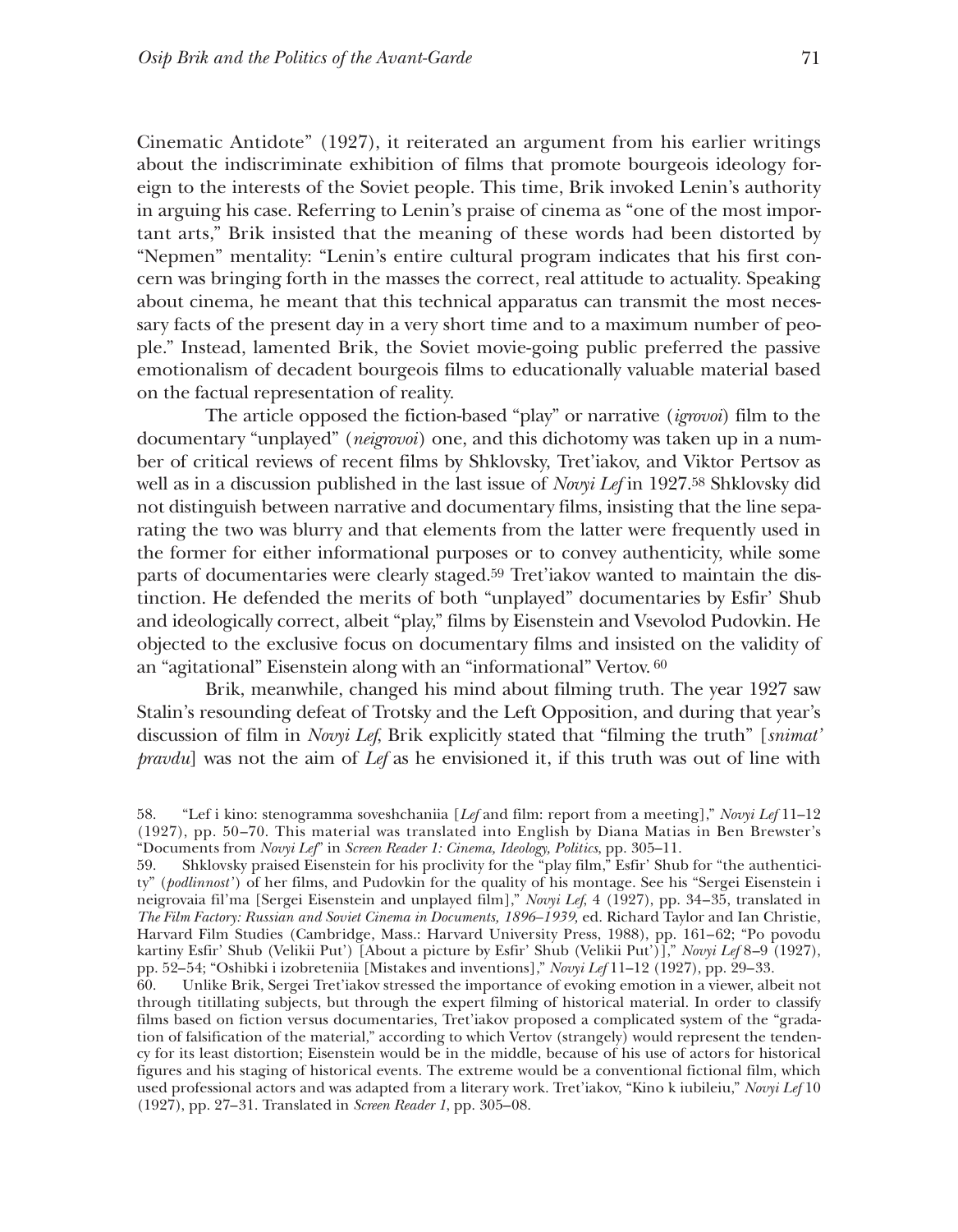

*Esfir' Shub. Film stills from* The Fall of the Romanov Dynasty*. Illustration for* Novyi Lef *no. 4. 1927.*

accepted ideology. Now he considered that the important question was not "how to film," as he had argued a year earlier in "Photo in Film," but "what to film," and "what aim to pursue when filming." At the same time, he concurred with Tret'iakov about the importance of changing public taste—of educating people to like documentaries and to experience the excitement of "real facts and not inventions"—and he insisted this was one of *Lef*'s tasks. Brik juxtaposed the films of Iakov Protazanov to those by Shub,61 praising the latter's *The Fall of the Romanov Dynasty* (1927) as a high-quality film created entirely out of documentary footage made legible by montage.62

61. Iakov Aleksandrovich Protazanov (1881–1945) was a film director in pre-revolutionary Russia who fled the country during the Civil War and returned during NEP to continue making sentimental cinematic dramas as well as such films as *Aelita* and *The 47*.

62. "Lef i kino: stenogramma soveshchaniia [*Lef* and film: report from a meeting]," *Novyi Lef* 11–12 (1927), pp. 63–66; see also "Victory of Fact," *Kino* 14 (April 5, 1927).